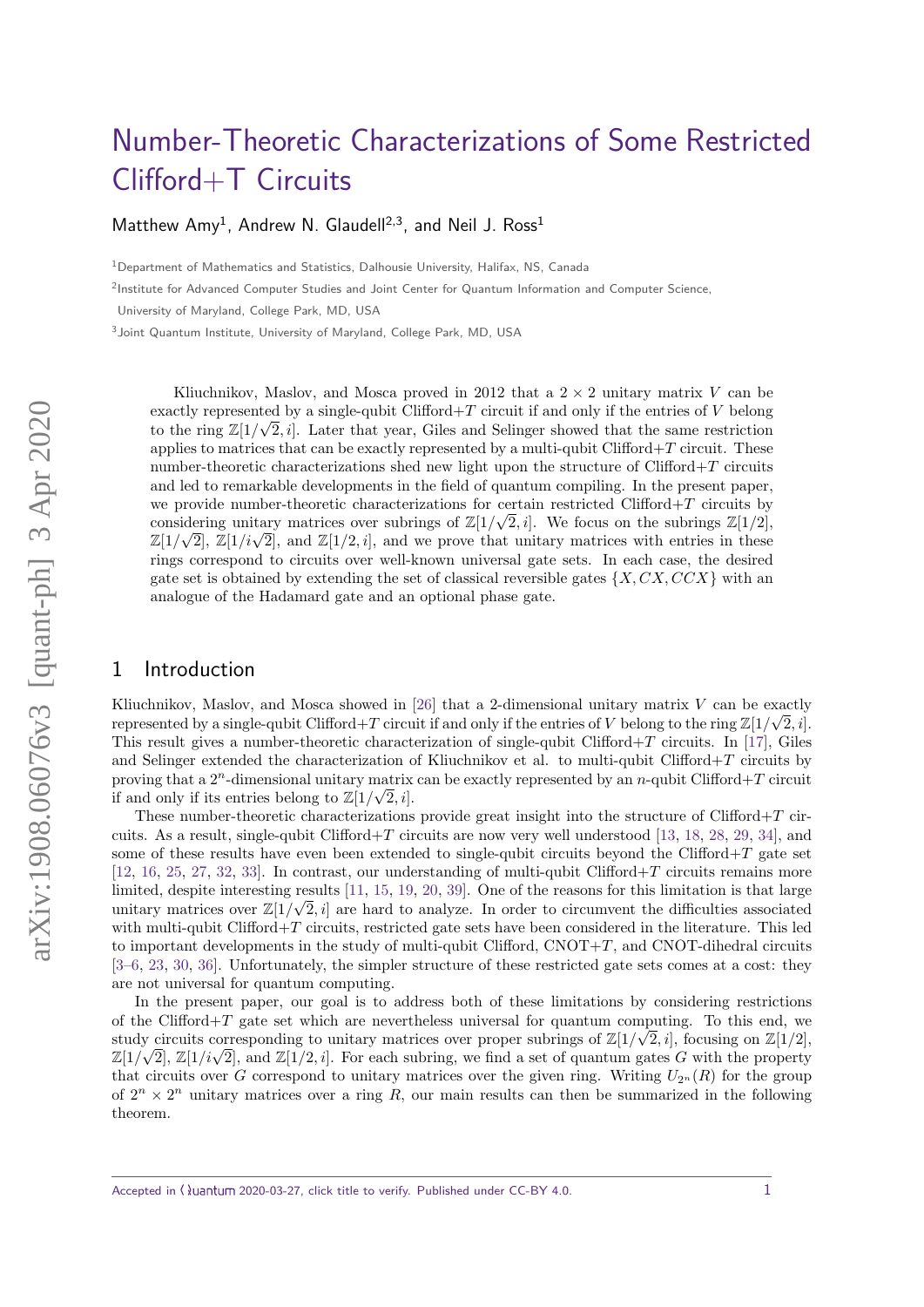**Theorem.** *A*  $2^n \times 2^n$  *unitary matrix V can be exactly represented by an <i>n*-qubit circuit over

- *(i)*  $\{X, CX, CCX, H \otimes H\}$  *if and only if*  $V \in U_{2^n}(\mathbb{Z}[1/2])$ *,*
- *(ii)*  $\{X, CX, CCX, H, CH\}$  *if and only if*  $V \in U_{2^n}(\mathbb{Z}[1/\sqrt{2^n}])$ 2])*,*
- *(iii)*  $\{X, CX, CCX, F\}$  *if and only if*  $V \in U_{2^n}(\mathbb{Z}[1/i\sqrt{2}])$ *, and*
- *(iv)*  $\{X, CX, CCX, \omega H, S\}$  *if and only if*  $V \in U_{2^n}(\mathbb{Z}[1/2, i]),$

*where*  $\omega = e^{i\pi/4}$  *and*  $F \propto \sqrt{ }$ *H. Moreover, in (i)-(iv), a single ancilla is sufficient.*

The gate sets in items  $(i)-(iv)$  of the above theorem are all universal for quantum computing [\[2,](#page-16-4) [37\]](#page-18-3), and we sometimes refer to circuits over these gate sets as integral, real, imaginary, and Gaussian Clifford+*T* circuits, respectively. As a corollary to the above theorem, we also obtain two additional characterizations of universal gate sets.

**Corollary.** *A*  $2^n \times 2^n$  *unitary matrix V can be exactly represented by an <i>n*-qubit circuit over

- *(i)*  $\{X, CX, CCX, H\}$  *if and only if*  $V = W/\sqrt{2}^q$  *for some matrix W over* Z *and some*  $q \in \mathbb{N}$ *, and*
- *(ii)*  $\{X, CX, CCX, H, S\}$  *if and only if*  $V = W/\sqrt{2}^q$  *for some matrix W over*  $\mathbb{Z}[i]$  *and some*  $q \in \mathbb{N}$ *.*

*Moreover, in (i) and (ii), a single ancilla is sufficient.*

As a final corollary to the theorem above, we refine the characterizations (*iii*) and (*iv*) by showing that in these cases a matrix can be represented by an ancilla-free circuit if and only if it has determinant 1.

**Corollary.** Let  $n \geq 4$ . A  $2^n \times 2^n$  unitary matrix V can be exactly represented by an *n*-qubit ancilla-free *circuit over*

- *(i)*  $\{X, CX, CCX, F\}$  *if and only if*  $V \in U_{2^n}(\mathbb{Z}[1/i\sqrt{2}])$  *and* det  $V = 1$ *, and*
- *(ii)*  $\{X, CX, CCX, \omega H, S\}$  *if and only if*  $V \in U_{2^n}(\mathbb{Z}[1/2, i])$  *and* det  $V = 1$ *.*
- *In (i) and (ii), the requirement that* det  $V = 1$  *can be dropped for*  $n < 4$ *.*

The characterization of ancilla-free real and integral Clifford+*T* circuits remains an open question but we conjecture that they correspond to a strict subgroup of the group of unitaries with determinant 1.

Restrictions similar to the ones considered here were previously studied in the context of foundations [\[35\]](#page-18-4), randomized benchmarking [\[22\]](#page-17-16), and graphical languages for quantum computing [\[8,](#page-16-5) [24,](#page-17-17) [38\]](#page-18-5). Furthermore, our study fits within a larger program, initiated by Aaronson and others, which aims at classifying quantum operations. Such classifications exist for classical reversible operations [\[1\]](#page-16-6), for stabilizer operations [\[21\]](#page-17-18), and for beam-splitter interactions [\[14\]](#page-17-19), but no classification is known for a universal family of quantum operations suited for fault-tolerant quantum computing. In this context, our work can be seen as a partial classification of the universal extensions of the set of classical reversible gates  ${X, CX, CCX}$ . This perspective is illustrated in Figure [1,](#page-2-0) which depicts a fragment of the lattice of subgroups of  $U_n(\mathbb{Z}[1/\sqrt{2},i])$  where, for conciseness, we wrote  $\mathbb{D}$  for the ring  $\mathbb{Z}[1/2]$  so that the rings subgroups or  $U_n(\mathbb{Z}[1/\sqrt{2},i])$  where, for conciseness, we wrote  $\mathbb{D}$  for the ring  $\mathbb{Z}[1/\sqrt{2}]$  so that the rings  $\mathbb{Z}[1/\sqrt{2}]$ ,  $\mathbb{Z}[1/i\sqrt{2}]$ ,  $\mathbb{Z}[1/i\sqrt{2}]$ ,  $\mathbb{Z}[1/i\sqrt{2}]$ ,  $\mathbb{Z}[1/i\sqrt{2}]$ ,  $\mathbb{Z}[1/i\sqrt{2}]$ ,

The rest of the paper is organized as follows. In Section [2,](#page-1-0) we give an overview of our methods. In Section [3,](#page-3-0) we introduce the rings and matrices which will be used throughout the paper. In Section [4,](#page-5-0) we show that certain useful matrices can be exactly represented by restricted Clifford+*T* circuits. Section [5](#page-8-0) contains the proofs of our various number-theoretic characterizations. We conclude in Section [6.](#page-16-7)

## <span id="page-1-0"></span>2 Overview

Unrestricted Clifford+*T* circuits are generated by

$$
H = \frac{1}{\sqrt{2}} \begin{bmatrix} 1 & 1 \\ 1 & -1 \end{bmatrix}, \quad CX = \begin{bmatrix} 1 & 0 & 0 & 0 \\ 0 & 1 & 0 & 0 \\ 0 & 0 & 0 & 1 \\ 0 & 0 & 1 & 0 \end{bmatrix}, \quad \text{and} \quad T = \begin{bmatrix} 1 & 0 \\ 0 & \omega \end{bmatrix}.
$$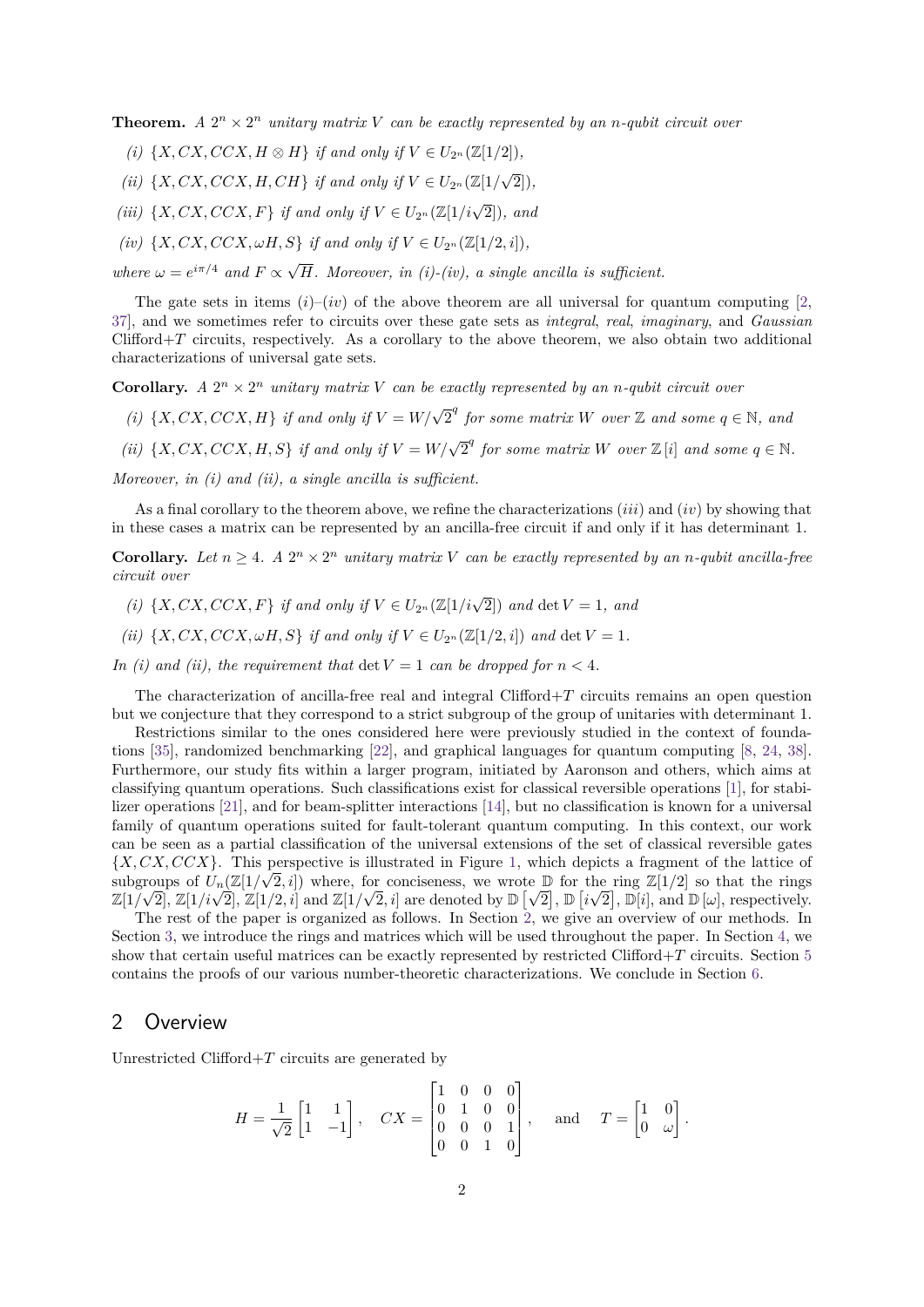<span id="page-2-0"></span>

Figure 1: Some subgroups of  $U_n(\mathbb{D}[\omega])$ . To the left of the cube, in yellow, the symmetric group  $S_n$  corresponds to circuits over the gate set  $\{X, CX, CCX\}$ . On the bottom face of the cube, in blue, are generalized symmetric groups, and on the top face of the cube, in red, are universal subgroups of  $U_n(\mathbb{D}[\omega])$ . The edges of the lattice denote inclusion. The gates labeling the edges are sufficient to extend the expressive power of a gate set from one subgroup to the next (and no further). For example, the edge labeled *Z* going from *S<sup>n</sup>* to *Un*(Z) indicates that adding the *Z* gate to {*X, CX, CCX*} produces a gate set expressive enough to represent every matrix in *Un*(Z) (but not every matrix in  $U_n(\mathbb{Z}[i])$ ).

Since  $\omega = (1+i)$  $\sqrt{2}$ , the entries of all the generators belong to the ring  $\mathbb{Z}[1/\sqrt{2}, \omega] = \mathbb{Z}[1/\sqrt{2}, i] = \mathbb{D}[\omega]$ . Hence, if a matrix *V* can be represented exactly by an *n*-qubit Clifford+*T* circuit, then  $V \in U_{2n}(\mathbb{D}[\omega])$ , the group of  $2^n \times 2^n$  unitary matrices with entries in  $\mathbb{D}[\omega]$ . Showing that the ring  $\mathbb{D}[\omega]$  characterizes Clifford+*T* circuits thus amounts to proving the converse implication. An algorithm establishing that every element of  $U_{2^n}(\mathbb{D}[\omega])$  can be exactly represented by a Clifford+*T* circuit is known as an exact synthesis algorithm.

The original insight of Kliuchnikov, Maslov and Mosca in the single-qubit Clifford+*T* case was to reduce the problem of exact synthesis to the problem of state preparation. The latter problem is to find, given a target vector  $v \in D[\omega]^n$ , a sequence  $G_1, \ldots, G_\ell$  of Clifford+*T* gates such that  $G_\ell \cdots G_1 e_1 = v$  or, equivalently, such that  $G_1^{\dagger} \cdots G_\ell^{\dagger} v = e_1$ . Kliuchnikov et al. realized that this sequence of gates can be found by first writing *v* as  $v = u/\sqrt{2}^q$  for some  $u \in \mathbb{Z}[\omega]$  and then iteratively reducing the exponent *q*.

This basic premise was extended by Giles and Selinger to the multi-qubit context by adding an outer induction over the columns of an *n*-qubit unitary. This method amounts to performing a constrained Gaussian elimination where the row operations are restricted to a few basic moves. The Giles-Selinger algorithm proceeds by reducing the leftmost column of an  $n \times n$  unitary matrix to the first standard basis vector by applying a sequence of one- and two-level matrices, which act non-trivially on at most two components of a vector, before recursively dealing with the remaining submatrix. If the target unitary is  $V = \begin{bmatrix} v & V' \end{bmatrix}$ , then the Giles-Selinger algorithm first constructs a sequence of matrices  $G_1, \ldots, G_\ell$ such that  $G_1 \cdots G_\ell v = e_1$ . Left-multiplying *V* by this sequence of matrices then yields

$$
G_1 \cdots G_\ell \left[ \begin{array}{c} v \\ v \end{array} \right] \quad V' \quad \left] = \begin{bmatrix} \begin{array}{c} 1 & 0 & \cdots & 0 \\ \hline 0 & & \\ \vdots & & V'' \\ 0 & & \end{array} \right]
$$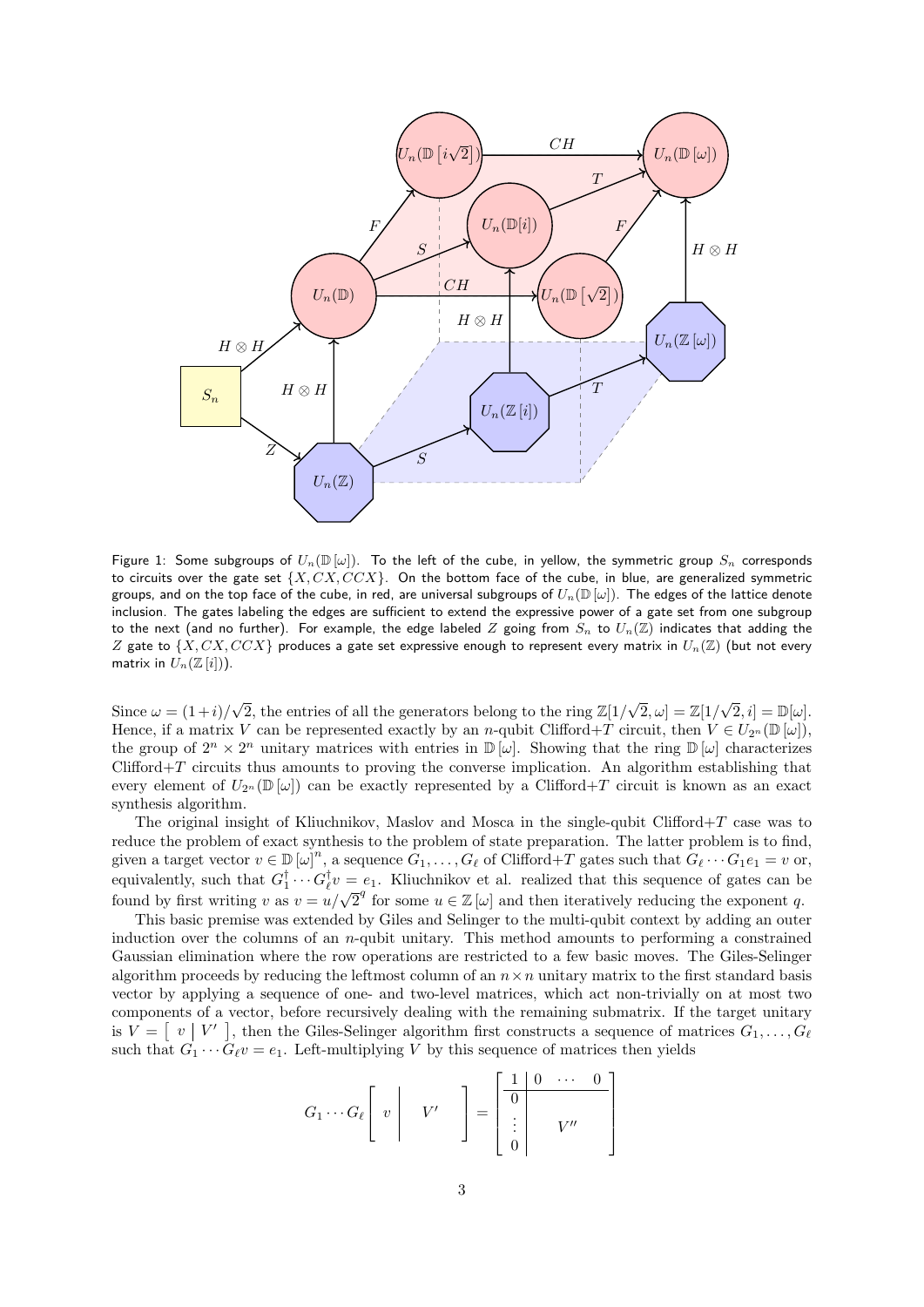where  $V''$  is unitary. The fact that the matrices used in this reduction act non-trivially on no more than two rows of the matrix ensures that when the algorithm recursively reduces the columns of  $V''$  it does so without perturbing the previously fixed columns. The Giles-Selinger algorithm thus relies on the following two facts.

- 1. A unit vector in  $\mathbb{D}[\omega]^n$  can be reduced to a standard basis vector by using one- and two-level matrices and
- 2. the required one- and two-level matrices can be exactly represented by Clifford+*T* circuits.

While there are subtle differences between the various cases discussed below, our method in characterizing restricted Clifford+*T* circuits follows this general structure.

## <span id="page-3-0"></span>3 Rings and Matrices

In this section, we discuss the rings and matrices that will be used throughout the paper. For further details, the reader is encouraged to consult [\[7\]](#page-16-8).

### 3.1 Rings

We write  $\mathbb N$  for the set of nonnegative integers and if  $n \in \mathbb N$  we write  $[n]$  for the set  $\{1, \ldots, n\}$ . We use  $\mathbb Z$ to denote the ring of integers and *i* to denote the imaginary unit. We define  $\omega$  as  $\omega = e^{i\pi/4} = (1+i)/\sqrt{2}$ . Note that *i* is a 4-th root of unity and that  $\omega$  is an 8-th root of unity.

We will use the extensions of  $Z$  defined below.

### <span id="page-3-1"></span>**Definition 3.1.** Let

- $\bullet$  Z  $\overline{\vee}$  $2 = \{x_0 + x_1\}$  $\sqrt{2} \mid x_0, x_1 \in \mathbb{Z} \},$
- $\bullet$   $\mathbb{Z}\left[ i\right]$ √  $2 = \{x_0 + x_1i\}$  $\sqrt{2} \mid x_0, x_1 \in \mathbb{Z} \},\$
- $\mathbb{Z}[i] = \{x_0 + x_1i \mid x_0, x_1 \in \mathbb{Z}\},\$  and
- $\mathbb{Z}[\omega] = \{x_0 + x_1\omega + x_2\omega^2 + x_3\omega^3 \mid x_0, x_1, x_2, x_3 \in \mathbb{Z}\}.$

The rings  $\mathbb{Z} \left[ \sqrt{\frac{1}{2}} \right]$  $\overline{2}$ ,  $\mathbb{Z}$   $\overline{i}$ √  $\boxed{2}$ ,  $\mathbb{Z}[i]$ , and  $\mathbb{Z}[\omega]$  are known as the ring of *quadratic integers with radicand 2*, the ring of quadratic integers with radicand -2, the ring of Gaussian integers, and the ring of cyclotomic integers of degree 8, respectively. All of these rings are distinct subrings of  $\mathbb{Z}[\omega]$  and we have the inclusions depicted in the lattice of subrings below.



Further to the rings introduced in Definition [3.1,](#page-3-1) we will consider extensions of the ring of *dyadic* fractions, i.e., fractions whose denominator is a power of 2.

**Definition 3.2.** The ring of *dyadic fractions*  $\mathbb{D}$  is defined as  $\mathbb{D} = \left\{ \frac{u}{2^q} \mid u \in \mathbb{Z}, q \in \mathbb{N} \right\}$ .

### **Definition 3.3.** Let

- $\bullet \mathbb{D} \left[\sqrt{\phantom{a}}\right]$  $2 = \{x_0 + x_1\}$  $\sqrt{2} \mid x_0, x_1 \in \mathbb{D} \},$
- $\bullet$   $\mathbb{D}$   $\lbrack i$ √  $2 = \{x_0 + x_1i\}$  $\sqrt{2} \mid x_0, x_1 \in \mathbb{D} \},\$
- $\mathbb{D}[i] = \{x_0 + x_1 i \mid x_0, x_1 \in \mathbb{D}\},\$  and
- $\mathbb{D}[\omega] = \{x_0 + x_1\omega + x_2\omega^2 + x_3\omega^3 \mid x_0, x_1, x_2, x_3 \in \mathbb{D}\}.$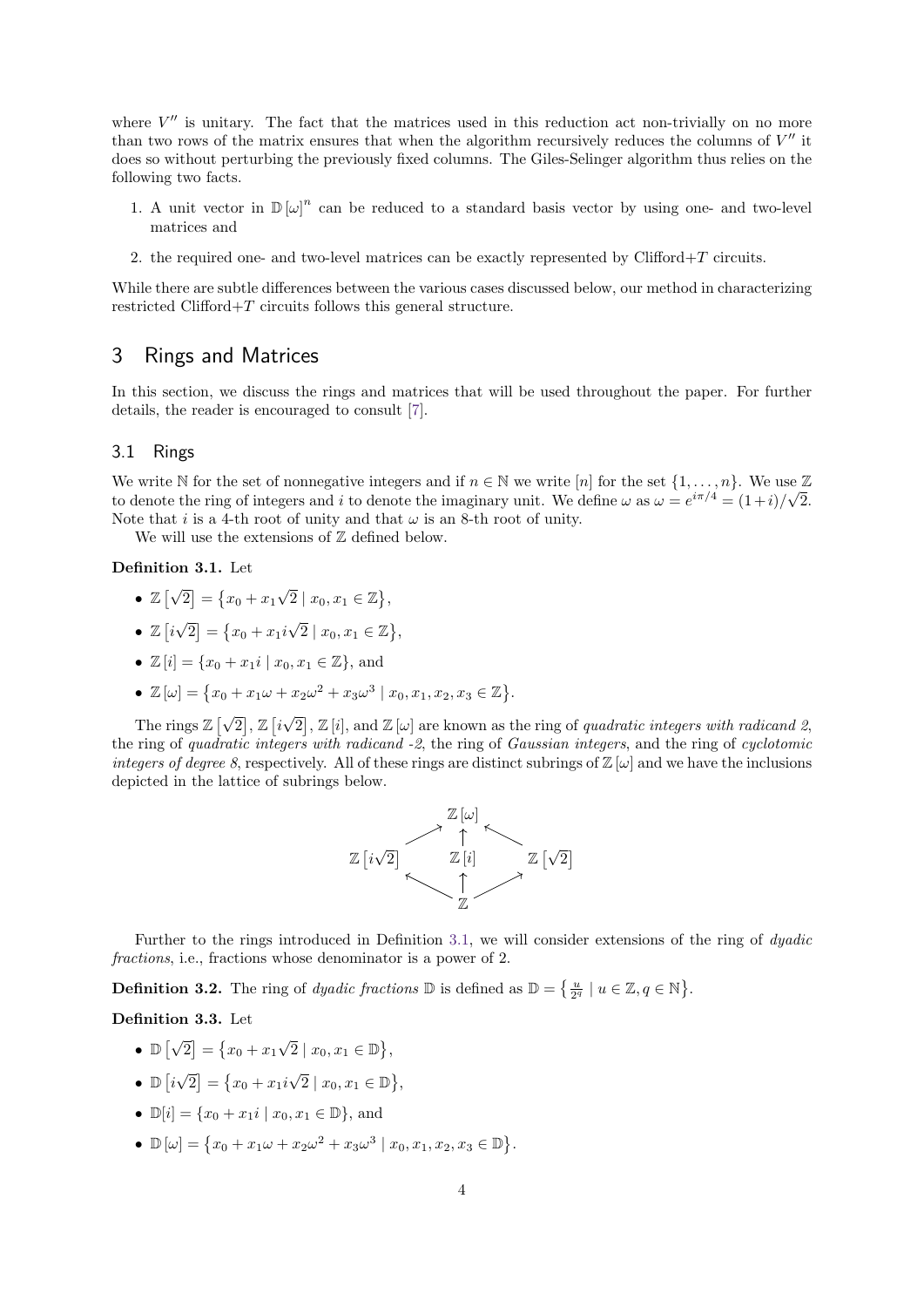If  $v \in \mathbb{D} \left[ \sqrt{\frac{\mu}{\sigma^2}} \right]$ 2, then *v* can be written as  $v = u/2^q$  for some  $q \in \mathbb{N}$  and some  $u \in \mathbb{Z} \setminus \mathbb{N}$ written as  $v = u/2^q$  for some  $q \in \mathbb{N}$  and some  $u \in \mathbb{Z}[\sqrt{2}]$ . A similar property holds for elements of  $\mathbb{D}\left[i\sqrt{2}\right], \mathbb{D}[i],$  and  $\mathbb{D}\left[\omega\right].$ 

If *R* is a ring and  $r \in R$  we write  $R/(r)$  for the quotient of the ring *R* by the ideal generated by the element *r*. Two elements *s* and *s*<sup>'</sup> of *R* are congruent modulo *r* if  $s - s'$  belongs to the ideal  $(r)$ , in which case we write  $s \equiv s' \pmod{r}$ . We sometimes refer to the elements of the ring  $R/(r)$  as residues. Some quotient rings are well-known. For example,  $\mathbb{Z}/(2) = \{0, 1\}$  and  $\mathbb{Z}/(4) = \{0, 1, 2, 3\}$ . The following proposition gives an explicit description of certain lesser-known rings of residues which will be useful in what follows.

**Proposition 3.4.** *We have*

- $\bullet$  Z  $\overline{\vee}$  $\boxed{2}$   $/(2) = \{0, 1, \}$  $\sqrt{2}, 1 + \sqrt{2}$ ,
- $\bullet \mathbb{Z}$ <sup>*i*</sup> √  $\boxed{2}$  /(2) = {0, 1, *i* $\sqrt{2}$ , 1 + *i* √ 2 *,*
- $\bullet$   $\mathbb{Z}\left[ i\right]$ √ 2 */*(2*i*  $\sqrt{2}$ ) = {0, 1, 2, 3*, i* $\sqrt{2}$ , 1 + *i* √  $2, 2 + i$ √  $2, 3 + i$ √  $\{2\}$ , and
- $\mathbb{Z}[i]/(2) = \{0, 1, i, 1 + i\}.$

*Proof.* To see, for example, that  $\mathbb{Z} \left[ \sqrt{\frac{1}{n}} \right]$  $\boxed{2}$   $/(2) = \{0, 1, \}$  $\sqrt{2}$ , 1 +  $\sqrt{2}$ , note that  $u = x_0 + x_1$ To see, for example, that  $\mathbb{Z}[\sqrt{2}]/(2) = \{0, 1, \sqrt{2}, 1 + \sqrt{2}\}\)$ , note that  $u = x_0 + x_1\sqrt{2}$  and  $u' = \sqrt{2}$  $x'_0 + x'_1 \sqrt{2}$  are congruent modulo 2 if there exists an element  $t = y_0 + y_1 \sqrt{2}$  such that  $u - u' = 2t$ . This is the case if and only if  $(x_0 - x'_0) + (x_1 - x'_1)\sqrt{2} = 2y_0 + 2y_1\sqrt{2}$  which in turn holds if and only if  $x_0 \equiv x'_0$ (mod 2) and  $x_1 \equiv x'_1 \pmod{2}$ .

We will often take advantage of properties of residues. Some of these properties are generic. For example, if *u* and *v* are two elements of a ring *R* and  $u \equiv v \pmod{2}$ , then  $u \pm v \equiv 0 \pmod{2}$ . Other properties of residues are specific to a particular ring. For example, an integer  $u \in \mathbb{Z}$  is odd if and only if  $u^2 \equiv 1 \pmod{4}$ . Similarly, for an integer  $u \in \mathbb{Z}$ , we have  $u \equiv 3 \pmod{4}$  if and only if  $-u \equiv 1$ (mod 4). We now state important properties of residues in  $\mathbb{Z}\left[i\sqrt{2}\right]$  and  $\mathbb{Z}\left[i\right]$  for future reference. They can be established by reasoning using residue tables in the relevant quotient rings. In the following, we denote the complex conjugate of an element *u* by  $u^{\dagger}$ . For uniformity, we sometimes write  $u^{\dagger}$  even when *u* belongs to a real subring of  $\mathbb{D}[\omega]$ . In this case,  $u^{\dagger} = u$ .

**Proposition 3.5.** *The following statements hold.*

- $In \mathbb{Z}$   $i$ √  $\overline{2}$  /(2),  $u^{\dagger}u \equiv 0$  *or* 1*.*
- *If*  $u^{\dagger}u \equiv 1$  *in*  $\mathbb{Z}$  [*i* √  $\boxed{2}$  /(2)*, then*  $u \equiv 1, 3, 1 + i$ √  $2, \text{ or } 3 + i$  $\sqrt{2}$  *in*  $\mathbb{Z}$   $i$ √ 2 */*(2*i* √ 2)*.*
- $In \mathbb{Z}$   $i$ √ 2 */*(2*i* √  $(2)$ *,*  $u \equiv 3$  *if and only if*  $-u \equiv 1$  *and*  $u \equiv 3 + i$ √  $\overline{2}$  *if and only if*  $-u \equiv 1 + i$ √ 2*.*

**Proposition 3.6.** *The following statements hold.*

- In  $\mathbb{Z}[i]/(2)$ , if  $u^2 \equiv 1$ , then  $u \equiv 1$  or *i*.
- *In*  $\mathbb{Z}[i]/(2)$ *,*  $u \equiv i$  *if and only if iu*  $\equiv 1$ *.*

### 3.2 Matrices

We write  $e_j$  for the *j*-th standard basis vector and  $M^{\dagger}$  for the conjugate transpose of the matrix *M*. If *R* is a ring, we sometimes write  $R^{n \times n'}$  for the collection of  $n \times n'$  matrices over *R*. We will use one-, two-, and four-level matrices which act non-trivially on only one, two, or four of the components of their input. These matrices will be defined using basic matrices. The construction is best explained with an example. If

$$
V = \begin{bmatrix} v_{1,1} & v_{1,2} \\ v_{2,1} & v_{2,2} \end{bmatrix}
$$

is a 2-dimensional unitary matrix, then in 3 dimensions the two-level operator of type *V* , denoted by *V*[1*,*3], is the matrix given below.

$$
V_{[1,3]} = \begin{bmatrix} v_{1,1} & 0 & v_{1,2} \\ 0 & 1 & 0 \\ v_{2,1} & 0 & v_{2,2} \end{bmatrix}
$$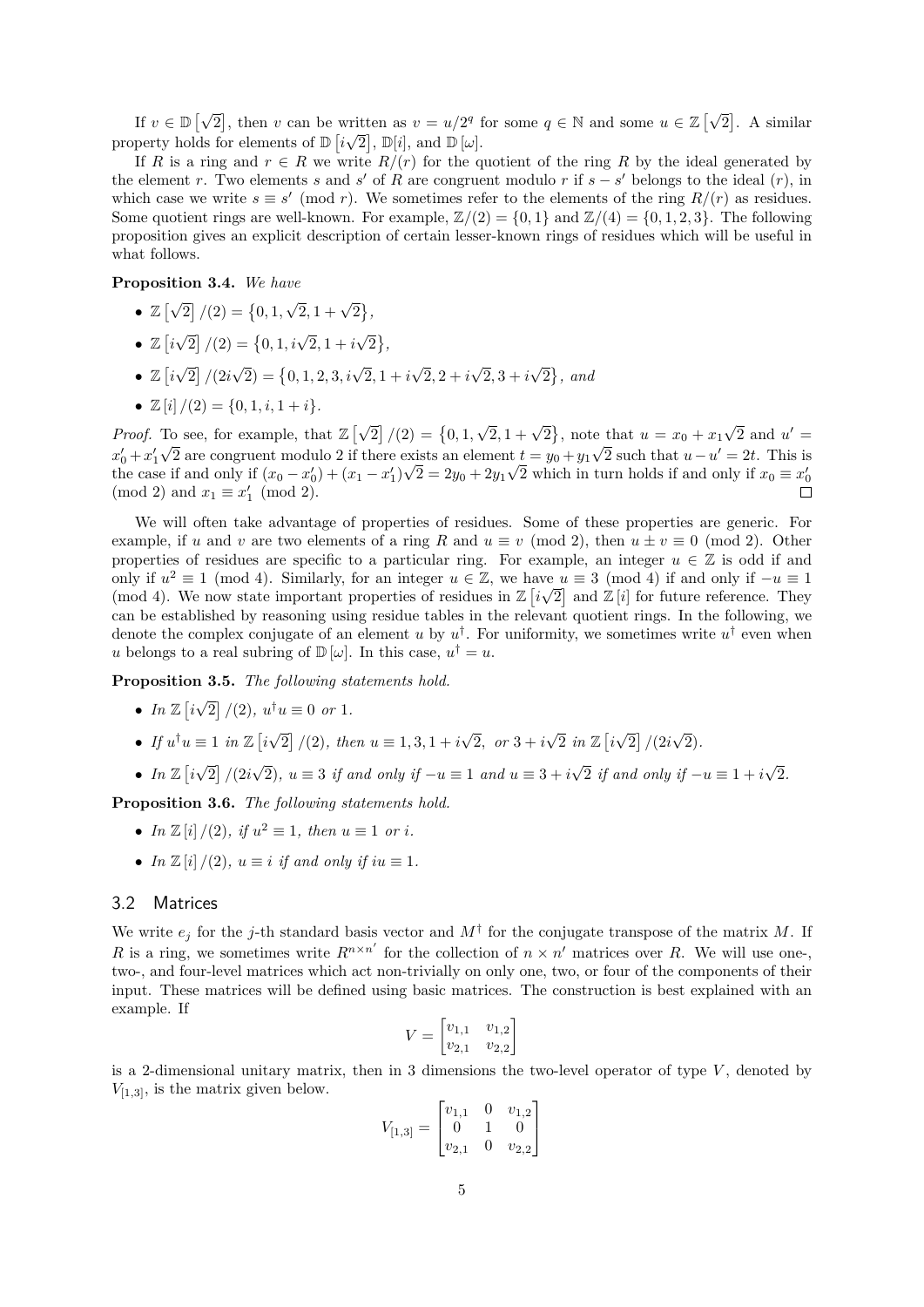**Definition 3.7.** Let *W* be an  $n \times n$  unitary matrix, let  $n \leq n'$ , and let  $a_1, \ldots, a_n \in [n']$ . The *n-level matrix of type W* is the  $n' \times n'$  unitary matrix  $W_{[a_1, ..., a_n]}$  defined by

$$
W_{[a_1,...,a_n]_{j,k}} = \begin{cases} W_{j',k'} & \text{if } j = a_{j'} \text{ and } k = a_{k'}\\ I_{j,k} & \text{otherwise.} \end{cases}
$$

Let *R* be one of  $\mathbb{Z}, \mathbb{Z}[\sqrt{\mathbb{Z}}]$  $\overline{2}$ ,  $\mathbb{Z}$   $\overline{i}$ √  $\overline{2}$ ,  $\mathbb{Z}[i]$  or  $\mathbb{Z}[\omega]$  and let *p* be an element of  $\mathbb{Z}[\omega]$ . We will be interested in matrices of the form

<span id="page-5-1"></span>
$$
V = \frac{1}{p^q}W\tag{1}
$$

*.*

where *W* is a matrix over *R* and  $q \in \mathbb{N}$ .

**Definition 3.8.** Fix  $R \in \{ \mathbb{Z}, \mathbb{Z} \mid \sqrt{2} \}$  $\overline{2}$ ,  $\mathbb{Z}$   $\overline{i}$ √  $\boxed{2}$ ,  $\boxed{Z}[i], \boxed{Z}[\omega]$ . If *V* is a matrix of the form [\(1\)](#page-5-1) and  $q' \in \mathbb{N}$ , then we say that  $q'$  is a *p*-denominator exponent of V if

$$
p^{q'}V \in R^{m \times n}.
$$

The smallest such  $q'$  is the *least p-denominator exponent* of *V*, denoted  $\text{Ide}_p(V)$ .

We sometimes omit p when the base of the exponent is clear from the context. Note that the notion of denominator exponent applies to matrices of any dimension and we can therefore talk about the denominator exponent of a vector or scalar.

## <span id="page-5-0"></span>4 Circuits

In this section, we review basic circuit constructions which will be useful below. A more detailed discussion of quantum circuits can be found in Chapter 4 of [\[31\]](#page-17-20).

Let  $\zeta$  be an *m*-th root of unity. We sometimes call  $\zeta$  a global phase of order *m*. We think of these global phases as gates acting on 0 qubits and in what follows we will be especially interested in the global phases of order 2, 4, and 8, which we denote  $-1$ , *i*, and  $\omega$ , respectively. The single-qubit phase gate of order *m* is defined as

$$
P_{\zeta} = \begin{bmatrix} 1 & 0 \\ 0 & \zeta \end{bmatrix}.
$$

We will be particularly interested in phase gates of order 2, 4, and 8 which we call the *Z*, *S*, and *T* gates, respectively. Hence

$$
Z = \begin{bmatrix} 1 & 0 \\ 0 & -1 \end{bmatrix}, \quad S = \begin{bmatrix} 1 & 0 \\ 0 & i \end{bmatrix}, \quad \text{and} \quad T = \begin{bmatrix} 1 & 0 \\ 0 & \omega \end{bmatrix}.
$$

In addition to phase gates, we will also use the single-qubit gates *H* and *X* defined by

$$
H = \frac{1}{\sqrt{2}} \begin{bmatrix} 1 & 1 \\ 1 & -1 \end{bmatrix} \quad \text{and} \quad X = \begin{bmatrix} 0 & 1 \\ 1 & 0 \end{bmatrix}
$$

The *H* gate is the Hadamard gate and the *X* gate is the NOT gate. The last single-qubit gate we will use is the *F* gate defined below. √

$$
F = \frac{1}{2} \begin{bmatrix} 1 + i\sqrt{2} & 1 \\ 1 & -1 + i\sqrt{2} \end{bmatrix}.
$$

The *F* gate is not as common as the other single-qubit gates introduced above. We note that  $F^2 = iH$ and that *F* can be expressed as a product of better-known gates in Matsumoto-Amano normal form [\[29\]](#page-17-5),

$$
F = SHTSHTSHS\omega^{-1}.
$$

We will also make use of the two-qubit *H* ⊗ *H* gate as well as the controlled gates defined below.

$$
CH = I_2 \oplus H
$$
,  $CX = I_2 \oplus X$ , and  $CCX = I_6 \oplus X$ .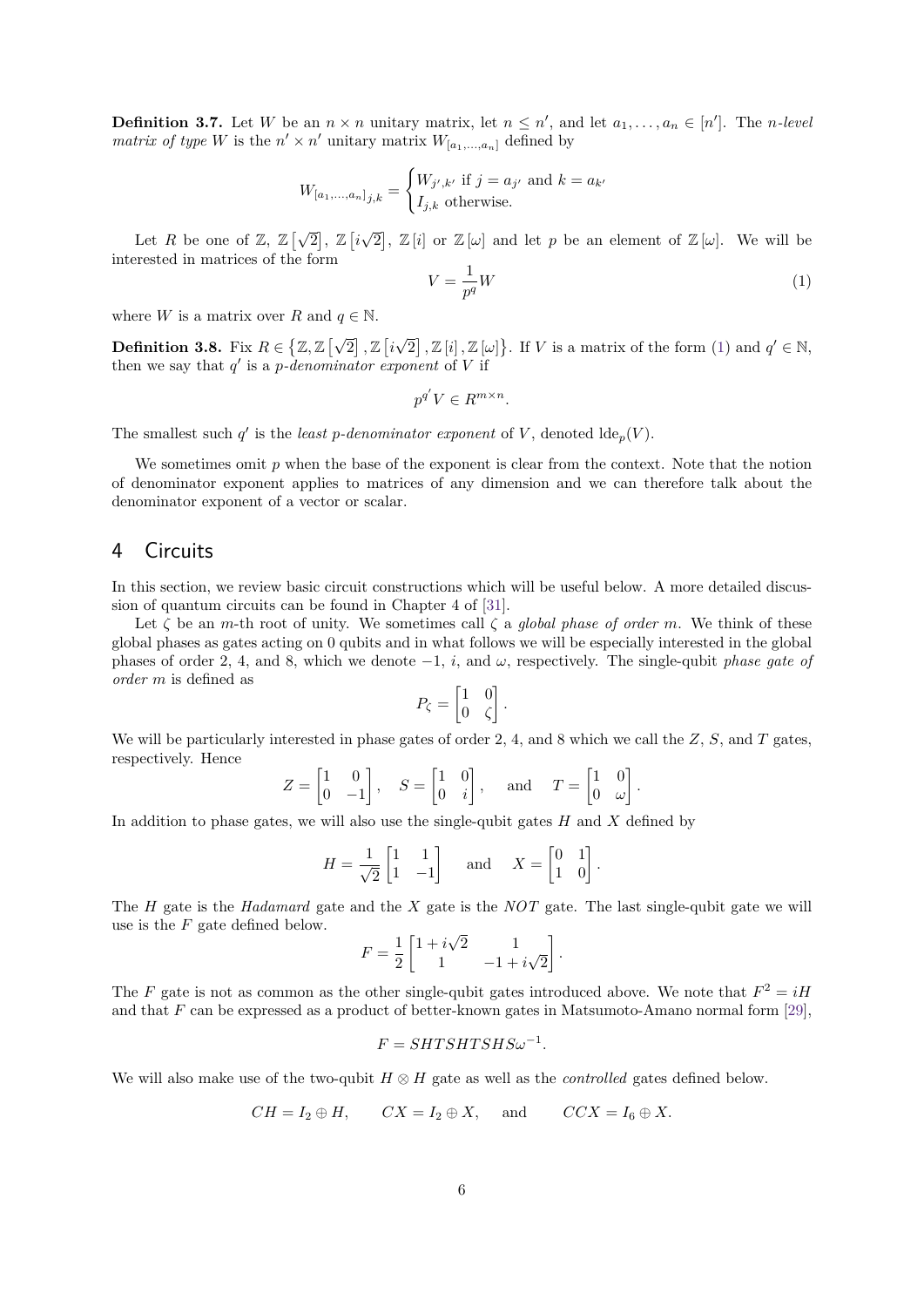We will refer to these gates as the controlled-*H* gate, controlled-*X* or CNOT gate, and the doublycontrolled-X or Toffoli gate, respectively. In general, if *G* is a gate, then we write  $C^nG$  for the *n*-control-*G* gate.

As usual, *circuits* are built from gates through composition and tensor product. An *ancilla* is a qubit used locally within a circuit but on which the global action of the circuit is trivial. We say that a  $2^n \times 2^n$ unitary matrix *W* is exactly represented by a circuit *D* using *m* clean ancillas if for any *n*-qubit state  $|\psi\rangle$ ,

$$
D|\psi\rangle|0\rangle^{\otimes m} = (W|\psi\rangle)|0\rangle^{\otimes m}.
$$

If the circuit is independent of the initial state of the ancilla, it is said to accept a dirty ancilla. In particular, we say that a  $2^n \times 2^n$  unitary matrix *W* is exactly represented by a circuit *D* using *m* dirty ancillas if for any *n*-qubit state  $|\psi\rangle$  and any *m*-qubit state  $|\phi\rangle$ ,

$$
D|\psi\rangle |\phi\rangle = (W|\psi\rangle)|\phi\rangle.
$$

Note that a clean ancilla can always be used in place of a dirty ancilla.

In order to characterize restricted Clifford+*T* circuits, it is helpful to establish some basic facts about the construction of multi-level matrices over gate sets including the Toffoli gate.

<span id="page-6-0"></span>**Proposition 4.1.** *Any*  $2^n \times 2^n$  *permutation matrix V can be exactly represented by a circuit over the gate set* {*X, CX, CCX*} *with at most one dirty ancilla.*

*Proof.* By the Giles-Selinger algorithm [\[17\]](#page-17-1) restricted to permutation matrices, *V* can be represented by a circuit over two-level *X* gates. Likewise, each two-level *X* gate can be implemented over fully-controlled *X* and single-qubit gates by using a Gray code (see, e.g., [\[31,](#page-17-20) Sec. 4.5.2]). Each fully-controlled *X* gate can be implemented with one dirty ancilla by [\[9\]](#page-16-9), which completes the proof.  $\Box$ 

<span id="page-6-1"></span>**Proposition 4.2.** Let W be a  $2^m \times 2^m$  unitary matrix and let G be a set of gates. If CW can be exactly *represented over*  $\{X, CX, CCX\} \cup \mathcal{G}$  *using at most one dirty ancilla, then, for any*  $n \geq 1$ ,  $C^nW$  *can also be exactly represented over*  $\{X, CX, CCX\} \cup \mathcal{G}$ *. Moreover, a single clean ancilla suffices.* 

*Proof.* This follows from standard techniques, e.g. [\[9\]](#page-16-9). If  $n = 1$ , then *CW* can be implemented with a single dirty ancilla and thus also with a clean one. If  $n > 1$ , then the  $C<sup>n</sup>W$  gate can be implemented as follows, where each gate on the right has at least one dirty ancilla available for use.



<span id="page-6-2"></span>**Corollary 4.3.** Let W be a  $2^m \times 2^m$  unitary matrix and let G be a set of gates. If CW can be exactly *represented over*  $\{X, CX, CCX\} \cup \mathcal{G}$  *with at most one dirty ancilla, then*  $W_{[a_1, a_2, \ldots, a_{2^m}]}$  *is representable over*  $\{X, CX, CCX\} \cup \mathcal{G}$  *with at most one clean ancilla.* 

*Proof.* Follows from Propositions [4.1](#page-6-0) and [4.2](#page-6-1) by noting that there exists a  $2^{n+m}$ -dimensional permutation matrix *V* such that

$$
W_{[a_1, a_2, \dots, a_{2^m}]} = V^{\dagger} (C^n W) V.
$$

We can now use Corollary [4.3](#page-6-2) to give constructions of multi-level matrices of different types over their uncontrolled versions in the presence of the Toffoli gate.

<span id="page-6-3"></span>**Proposition 4.4.** *The operators*

$$
\{(-1)_{[a]}, X_{[a,b]}, (H \otimes H)_{[a,b,c,d]}\},
$$

*where a, b, c, and d are distinct elements of* [*n*]*, can be exactly represented by quantum circuits over the gate set*  $\{X, CX, CCX, H \otimes H\}$  *using at most one clean ancilla.* 

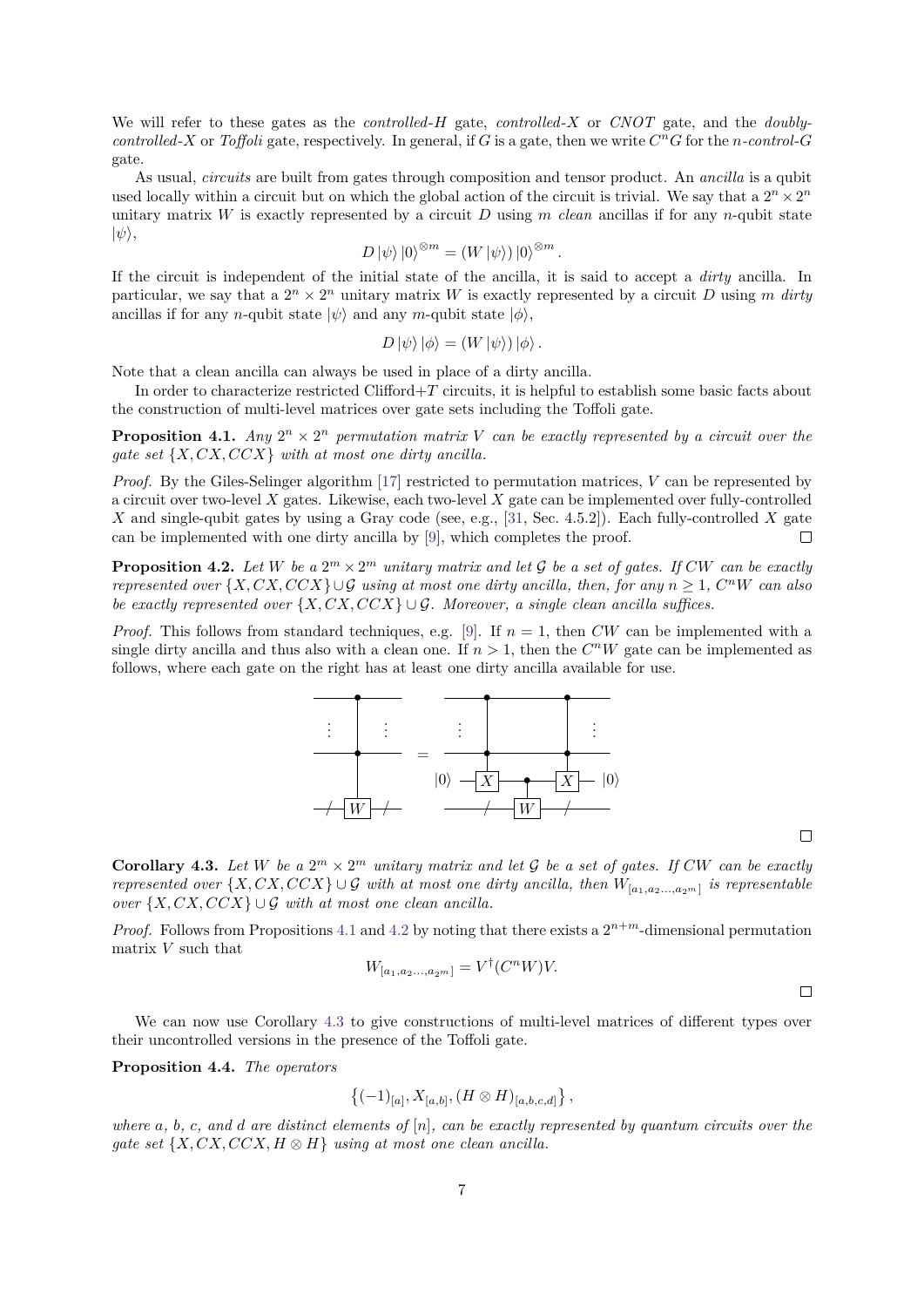*Proof.* By Corollary [4.3](#page-6-2) it suffices to give constructions for the singly-controlled *Z* and  $H \otimes H$  gates using at most a single dirty ancilla. We have



and it can be verified that the equality below holds.



<span id="page-7-1"></span>**Corollary 4.5.** *The operators*

$$
\{(-1)_{[a]}, X_{[a,b]}, (H \otimes H)_{[a,b,c,d]}, I_{2^{n-1}} \otimes H\},\
$$

*where a, b, c, and d are distinct elements of* [*n*]*, can be exactly represented by quantum circuits over the gate set* {*X, CX, CCX, H*} *using at most one clean ancilla.*

<span id="page-7-0"></span>**Proposition 4.6.** *The operators*

$$
\{i_{[a]}, X_{[a,b]}, \omega H_{[a,b]}\},\,
$$

*where a and b are distinct elements of* [*n*]*, can be exactly represented by quantum circuits over the gate set* {*X, CX, CCX, ωH, S*} *using at most one clean ancilla.*

*Proof.* Again, it suffices to give constructions for the singly-controlled *S* and  $\omega H$  gates. In this case it can be verified that both of the equalities below hold.



<span id="page-7-4"></span>**Corollary 4.7.** *The operators*

$$
\left\{i_{[a]}, X_{[a,b]}, \omega H_{[a,b]}, \omega I_n\right\},\
$$

*where a and b are distinct elements of* [*n*]*, can be exactly represented by quantum circuits over the gate set* {*X, CX, CCX, H, S*} *using at most one clean ancilla.*

*Proof.* Follows from Proposition [4.6](#page-7-0) and the fact that  $\omega = SHSHSH$ .

<span id="page-7-2"></span>**Proposition 4.8.** *The operators*

$$
\{(-1)_{[a]}, X_{[a,b]}, H_{[a,b]}\},\,
$$

*where a and b are distinct elements of* [*n*]*, can be exactly represented by quantum circuits over the gate set* {*X, CX, CCX, H, CH*} *using at most one clean ancilla.*

<span id="page-7-3"></span>*Proof.* By Proposition [4.4,](#page-6-3)  $(-1)_{[a]}$  can be represented by a quantum circuit over  $\{X, CX, CCX, H \otimes H\}$ and hence also {*X, CX, CCX, H, CH*}. Since *CH* is already in the generating set the proof is complete.

 $\Box$ 

 $\Box$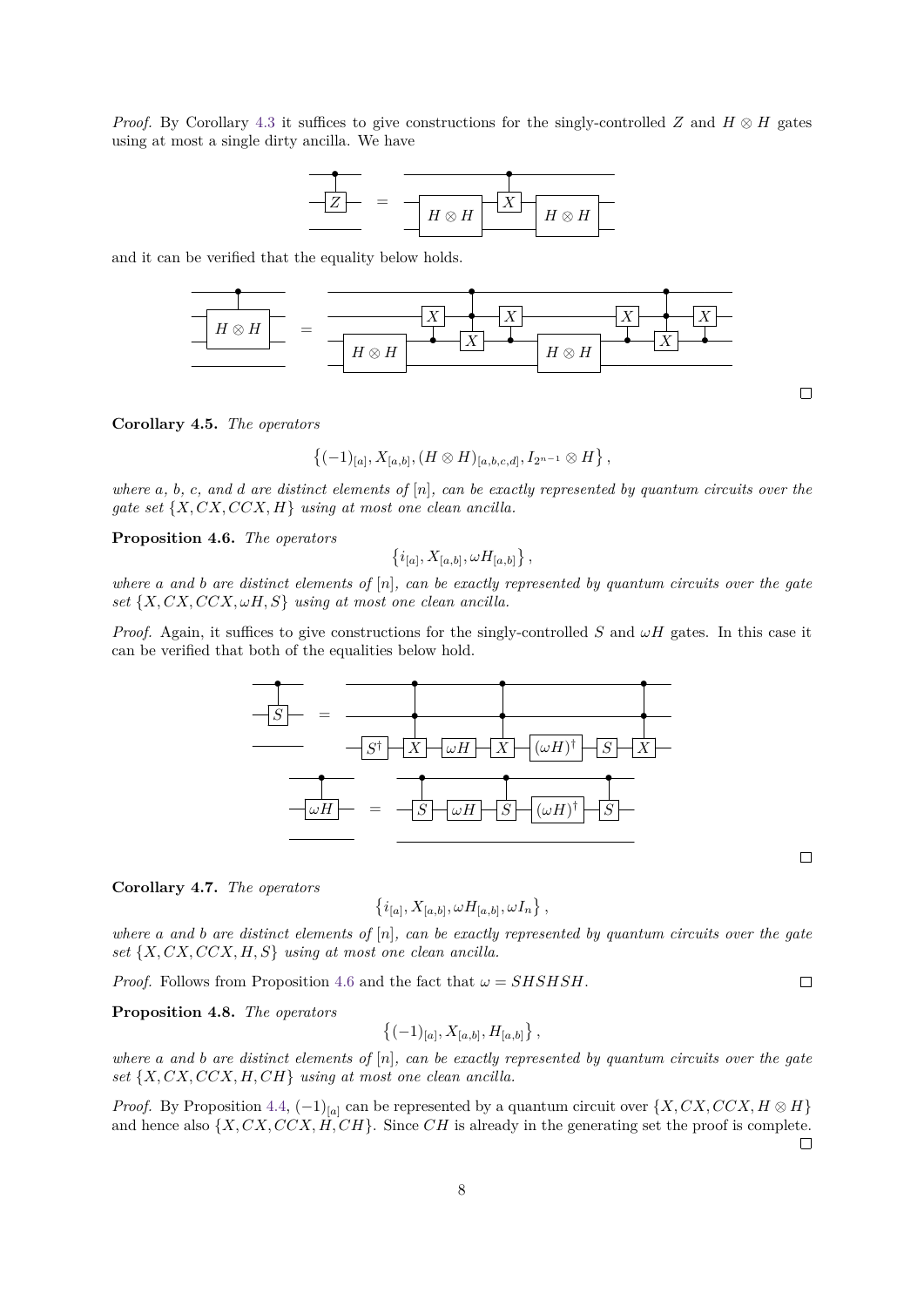**Proposition 4.9.** *The operators*

$$
\{(-1)_{[a]}, X_{[a,b]}, F_{[a,b]}\},\,
$$

*where a and b are distinct elements of* [*n*]*, can be exactly represented by quantum circuits over the gate set* {*X, CX, CCX, F*} *using at most one clean ancilla.*

*Proof.* To show that  $CZ$  is representable over the gate set, it can be observed that the equality below holds, since  $F^2 = iH$  and  $F^6 = -iH$ .

$$
\begin{array}{|c|c|c|c|}\n\hline\n\text{---} & = & \multicolumn{3}{|}{\text{---} & \text{---} & \text{---} \\
\hline\n\text{---} & & \text{---} & & \text{---} & \text{---} & \text{---} \\
\hline\n\text{---} & & & \text{---} & & \text{---} & \text{---} & \text{---} & \text{---} \\
\hline\n\text{---} & & & & \text{---} & & \text{---} & \text{---} & \text{---} & \text{---} & \text{---} & \text{---} & \text{---} & \text{---} & \text{---} & \text{---} & \text{---} & \text{---} & \text{---} & \text{---} & \text{---} & \text{---} & \text{---} & \text{---} & \text{---} & \text{---} & \text{---} & \text{---} & \text{---} & \text{---} & \text{---} & \text{---} & \text{---} & \text{---} & \text{---} & \text{---} & \text{---} & \text{---} & \text{---} & \text{---} & \text{---} & \text{---} & \text{---} & \text{---} & \text{---} & \text{---} & \text{---} & \text{---} & \text{---} & \text{---} & \text{---} & \text{---} & \text{---} & \text{---} & \text{---} & \text{---} & \text{---} & \text{---} & \text{---} & \text{---} & \text{---} & \text{---} & \text{---} & \text{---} & \text{---} & \text{---} & \text{---} & \text{---} & \text{---} & \text{---} & \text{---} & \text{---} & \text{---} & \text{---} & \text{---} & \text{---} & \text{---} & \text{---} & \text{---} & \text{---} & \text{---} & \text{---} & \text{---} & \text{---} & \text{---} & \text{---} & \text{---} & \text{---} & \text{---} & \text{---} & \text{---} & \text{---} & \text{---} & \text{---} & \text{---} & \text{---} & \text{---} & \text{---} & \text{---} & \text{---} & \text{---} & \text{---} & \text{---} & \text{---} & \text{---} & \text{---} & \text{---} &
$$

The construction of *CF* is somewhat more involved, but can be obtained from standard constructions (e.g., [\[9\]](#page-16-9)) by first noting that  $(ZXF)^2$  and  $X(ZXF)X(ZXF)X = ZXF$ . The *CF* gate can then be constructed as below.



## <span id="page-8-0"></span>5 Number-Theoretic Characterizations

### <span id="page-8-3"></span>5.1 The D case

We start by studying the group of  $n \times n$  unitary matrices over D. Since *X*, *CX*, *CCX*, and  $H \otimes H$ have entries in  $\mathbb{D}$ , any circuit over the gate set  $\{X, CX, CCX, H \otimes H\}$  must represent a unitary matrix over  $\mathbb D$ . Here, we show the converse: any unitary matrix over  $\mathbb D$  can be represented by a circuit over {*X, CX, CCX, H* ⊗ *H*}. To prove this, it is sufficient to establish that every unitary over D can be expressed as a product of the following generators

<span id="page-8-1"></span>
$$
\{(-1)_{[a]}, X_{[a,b]}, (H \otimes H)_{[a,b,c,d]}\},\tag{2}
$$

where  $a, b, c$ , and  $d$  are distinct elements of  $[n]$ . Indeed, by Proposition [4.4,](#page-6-3) all of the above generators can be exactly represented by quantum circuits over the gate set  $\{X, CX, CCX, H \otimes H\}$ .

If  $V$  is a matrix over  $D$ , then  $V$  can be written as

$$
V = \frac{1}{2^q}W\tag{3}
$$

where  $q \in \mathbb{N}$  and *W* is a matrix over Z. We will consider 2-denominator exponents of such matrices.

The following four lemmas are devoted to proving the analogue of Giles and Selinger's Column Lemma (Lemma 5 in  $[17]$ ). Here, the goal is to establish that any unit vector over  $\mathbb D$  can be reduced to a standard basis vector by multiplying it on the left by an appropriately chosen sequence of generators. We consider the case of vectors of dimension  $n < 4$  first, before moving on to higher dimensions.

<span id="page-8-2"></span>**Lemma 5.1.** Let  $n < 4$  and let  $j \in [n]$ . If v is an *n*-dimensional unit vector over  $\mathbb{D}$ , then there exist *generators*  $G_1, \ldots, G_\ell$  *from* [\(2\)](#page-8-1) *such that*  $G_1 \cdots G_\ell v = e_j$ .

*Proof.* Write *v* as  $v = u/2^q$  with  $u \in \mathbb{Z}^n$  and  $q = \text{Ide}_2(v)$ . Since *v* is a unit vector, we have  $v^{\dagger}v = 1$ and thus  $4^q = \sum u_k^{\dagger} u_k = \sum u_k^2$ . The square of any odd number is congruent to 1 modulo 4. Thus when  $n < 4$ , we have  $\sum u_k^2 \equiv 0 \pmod{4}$  only if every  $u_k$  is even. This implies that  $\text{Ide}_2(v) = 0$  when  $n < 4$ and therefore that  $v = \pm e_{j'}$  for some  $j' \in [n]$ . Hence one of

$$
v = e_j, \quad (-1)_{[j]}v = e_j, \quad X_{[j,j']}v = e_j, \quad \text{or} \quad X_{[j,j']}(-1)_{[j']}v = e_j
$$

must hold, which completes the proof.

 $\Box$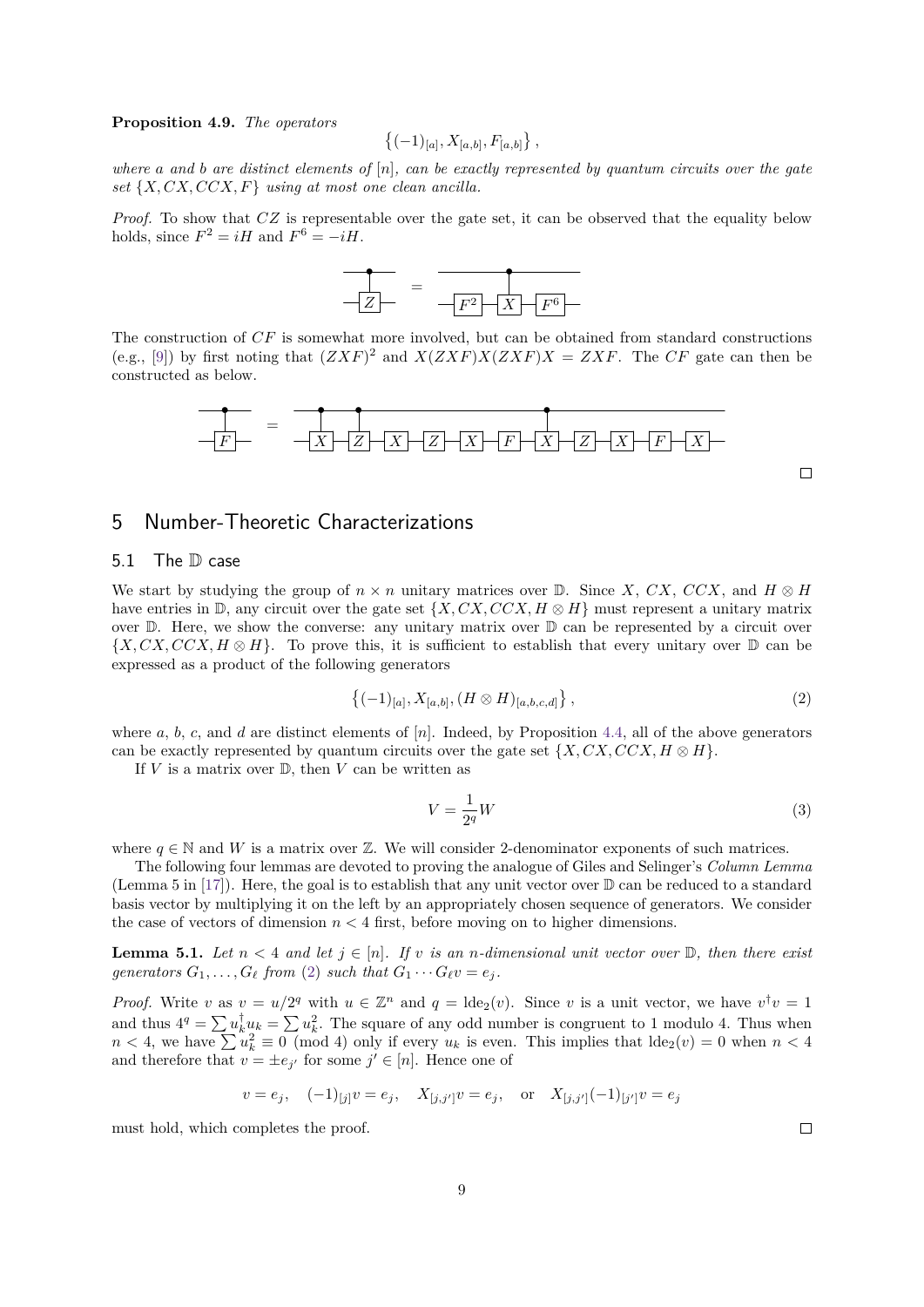Because  $(H \otimes H)_{[a,b,c,d]}$  is a four-level matrix, we consider its action on certain 4-dimensional vectors in the lemma below. This is in contrast with Giles and Selinger's algorithm, for which only one- and two-level matrices are needed.

<span id="page-9-0"></span>**Lemma 5.2.** *If*  $u_1, \ldots, u_4 \in \mathbb{Z}$  are such that  $u_1^2 \equiv \ldots \equiv u_4^2 \equiv 1 \pmod{4}$ , then there exist  $m_1, \ldots, m_4$ *such that*

$$
(H \otimes H)(-1)_{[1]}^{m_1}(-1)_{[2]}^{m_2}(-1)_{[3]}^{m_3}(-1)_{[4]}^{m_4} \begin{bmatrix} u_1 \\ u_2 \\ u_3 \\ u_4 \end{bmatrix} = \begin{bmatrix} u'_1 \\ u'_2 \\ u'_3 \\ u'_4 \end{bmatrix}
$$

*for some*  $u'_1, ..., u'_4 \in \mathbb{Z}$  *such that*  $u'_1 \equiv ... \equiv u'_4 \equiv 0 \pmod{2}$ .

*Proof.* If  $u \in \mathbb{Z}$  is such that  $u^2 \equiv 1 \pmod{4}$ , then  $u \equiv 1 \pmod{4}$  or  $u \equiv 3 \pmod{4}$ . Furthermore, if  $u \equiv 3 \pmod{4}$ , then  $-u \equiv 1 \pmod{4}$ . Hence, given  $u_1, \ldots, u_4 \in \mathbb{Z}$  such that  $u_1^2 \equiv \ldots \equiv u_4^2 \equiv 1$ (mod 4), we can find  $m_1, \ldots, m_4$  such that  $(-1)^{m_1}u_1 \equiv \ldots \equiv (-1)^{m_4}u_4 \equiv 1 \pmod{4}$ . It can then be verified that 1

$$
(H \otimes H) \begin{bmatrix} (-1)^{m_1} u_1 \\ (-1)^{m_2} u_2 \\ (-1)^{m_3} u_3 \\ (-1)^{m_4} u_4 \end{bmatrix} = \begin{bmatrix} u'_1 \\ u'_2 \\ u'_3 \\ u'_4 \end{bmatrix}
$$

for some  $u'_1 \equiv \ldots \equiv u'_4 \equiv 0 \pmod{2}$ .

<span id="page-9-1"></span>**Lemma 5.3.** Let  $n \geq 4$ . If v is an *n*-dimensional unit vector over  $\mathbb{D}$  and  $\text{d}\text{de}_2(v) > 0$ , then there exist *generators*  $G_1, \ldots, G_\ell$  *from* [\(2\)](#page-8-1) *such that*  $G_1 \cdots G_\ell v = v'$  *and*  $\text{d}\text{d}\text{e}_2(v') < \text{d}\text{e}_2(v)$ *.* 

*Proof.* Write *v* as  $v = u/2^q$  where  $u \in \mathbb{Z}^n$  and  $q > 1$ . Since *v* is a unit vector we have  $v^{\dagger}v = 1$  and thus  $4^q = \sum u_k^{\dagger} u_k = \sum u_k^2$  since *u* is real. The number of  $u_k$  such that  $u_k^2 \equiv 1 \pmod{4}$  is therefore congruent to 0 modulo 4. Hence, we can group these entries in sets of size 4 and apply Lemma [5.2](#page-9-0) to each such set in order to reduce the 2-denominator exponent of the vector.  $\Box$ 

<span id="page-9-2"></span>**Lemma 5.4.** Let  $j \in [n]$ . If v is an *n*-dimensional unit vector over  $\mathbb{D}$ , then there exist generators  $G_1, \ldots, G_\ell$  *from* [\(2\)](#page-8-1) *such that*  $G_1 \cdots G_\ell v = e_j$ .

*Proof.* The case of vectors of dimension  $n < 4$  was treated in Lemma [5.1](#page-8-2) so we assume that  $n \geq 4$  and we proceed by induction on the least 2-denominator exponent of *v*.

• If  $\text{Ide}_2(v) = 0$ , then *v* is a unit vector in  $\mathbb{Z}^n$ . Hence  $v = \pm e_{j'}$  for some  $j' \in [n]$  and one of

 $v = e_j$ ,  $(-1)_{[j]}v = e_j$ ,  $X_{[j,j']}v = e_j$ , or  $X_{[j,j']}(-1)_{[j']}v = e_j$ 

must hold.

• If  $\text{ide}_{2}(v) > 0$ , apply Lemma [5.3](#page-9-1) to reduce the 2-denominator exponent of *v*.

We can now use Lemma [5.4](#page-9-2) to prove that every unitary matrix with entries in  $D$  can be written as a product of generators. This, together with Proposition [4.4](#page-6-3) establishes our characterization of circuits over the gate set  $\{X, CX, CCX, H \otimes H\}.$ 

<span id="page-9-3"></span>**Theorem 5.5.** *If V is an n-dimensional unitary matrix with entries in* D*, then there exist generators*  $G_1, \ldots, G_\ell$  *from* [\(2\)](#page-8-1) *such that*  $G_1 \cdots G_\ell V = I$ *.* 

*Proof.* By iteratively applying Lemma [5.4](#page-9-2) to the columns of *V* .

**Corollary 5.6.** *A matrix V can be exactly represented by an <i>n-qubit circuit over*  $\{X, CX, CCX, H \otimes H\}$ *if and only if*  $V \in U_{2^n}(\mathbb{D})$ *. Moreover, a single ancilla always suffices to construct a circuit for V*.

 $\Box$ 

 $\Box$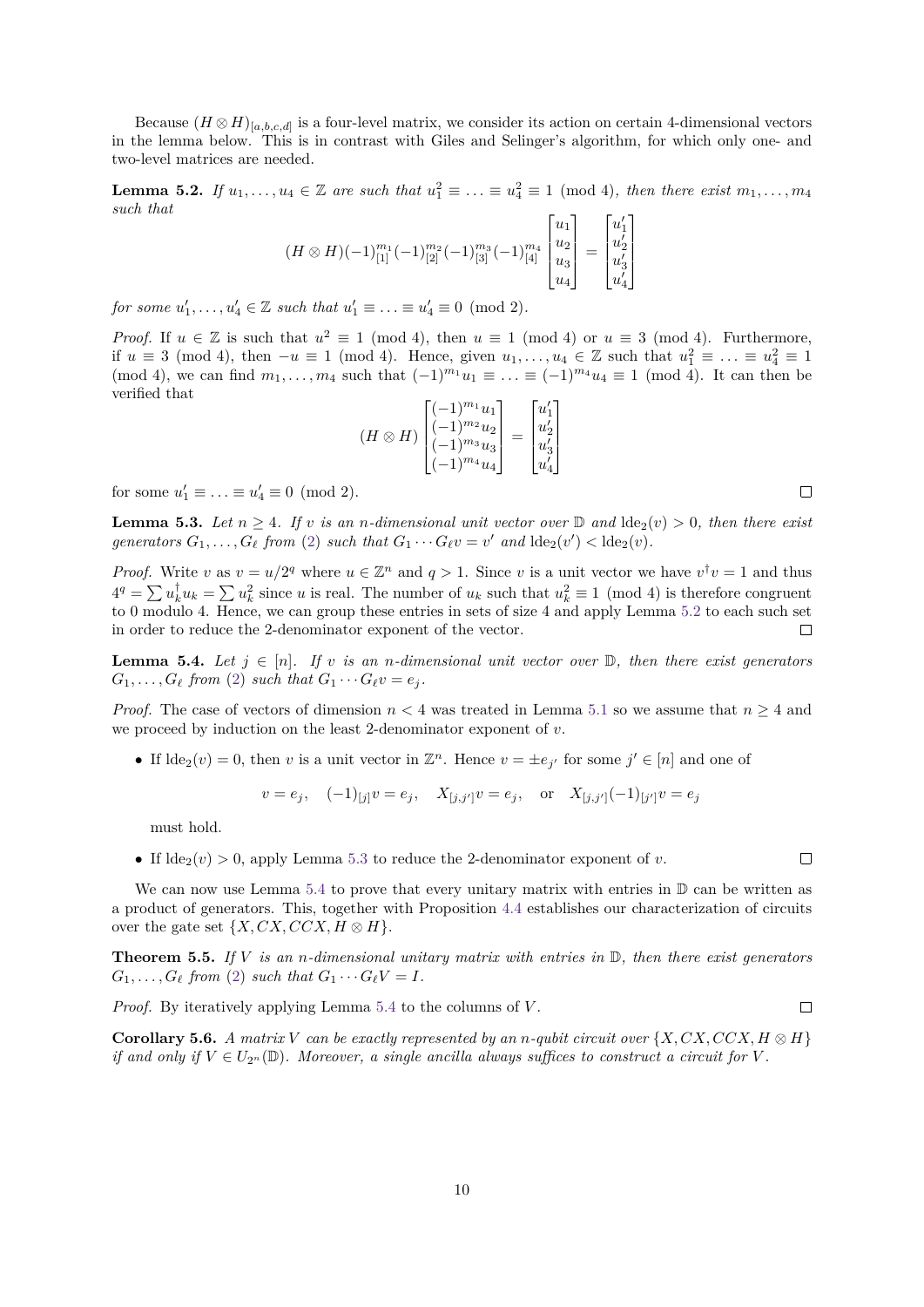### 5.1.1 Super-integral Clifford+*T* operators

One might wonder whether the  $H \otimes H$  gate can be replaced with the *H* gate. Since the *H* gate lies One might wonder whether the  $H \otimes H$  gate can be replaced with the H gate. Since the H gate lies strictly outside of  $U_{2^n}(\mathbb{D})$ , having denominator  $\sqrt{2}$ , we get a slightly more general gate set. Circuits over this gate set generate matrices of the form

<span id="page-10-0"></span>
$$
V = \frac{1}{\sqrt{2}^q}W\tag{4}
$$

where  $q \in \mathbb{N}$  and W is a matrix over  $\mathbb{Z}$ .

We now leverage Theorem [5.5](#page-9-3) and Corollary [4.5](#page-7-1) to show that every unitary matrix of the form in Eq. [\(4\)](#page-10-0) can be represented by a circuit over  $\{X, CX, CCX, H\}$ . For these matrices, we use  $\sqrt{2}$ denominator exponents. We extend the set of generators from  $(2)$  with a matrix of the form  $I \otimes H$ . Thus the relevant generators are now

<span id="page-10-1"></span>
$$
\{(-1)_{[a]}, X_{[a,b]}, (H \otimes H)_{[a,b,c,d]}, I_{n/2} \otimes H\} \tag{5}
$$

*.*

where *a*, *b*, *c*, and *d* are distinct elements of [*n*], and  $I_{n/2} \otimes H$  is only well-defined when *n* is even. As the extra generator is only available in even dimensions, we start by showing that there are no odd-dimension unitary matrices of the form of Eq. [\(4\)](#page-10-0) with odd *q*. The proof of this fact is due to Xiaoning Bian [\[10\]](#page-16-10).

<span id="page-10-3"></span>**Lemma 5.7.** *If*  $V \neq 0$  *is as in* [\(4\)](#page-10-0), *then all the*  $\sqrt{2}$ -denominator exponents of  $V$  are congruent modulo 2.

*Proof.* Suppose that  $q < q'$  are two  $\sqrt{2}$ -denominator exponents of *V*. Then  $V = W/\sqrt{2}^q = W'/\sqrt{2}$  $\overline{2}^{q'}$  for some integer matrices *W* and *W'*. Assume without loss of generality that  $q < q'$ . Then

$$
W' = \sqrt{2}^{q'} V = \sqrt{2}^{q' - q} W
$$

so that  $\sqrt{2}^{q'-q}W$  is an integer matrix. Hence  $q \equiv q' \pmod{2}$ , since  $V \neq 0$  and  $\sqrt{2} \notin \mathbb{Z}$ .

<span id="page-10-2"></span>**Lemma 5.8.** *If v is an n-dimensional unit vector of the form*  $v = (1/$ √ 2)*<sup>q</sup>u where u is an integer vector and q is odd, then there exist generators*  $G_1, \ldots, G_\ell$  *from* [\(5\)](#page-10-1) *such that* 

$$
G_1 \cdots G_{\ell} v = \frac{1}{\sqrt{2}} \begin{bmatrix} 1 \\ 1 \\ 0 \\ \vdots \\ 0 \end{bmatrix}.
$$

*Proof.* By induction on *q*. For the base case, it suffices to observe that since  $\sum u_k^2 = 2$ , there exist *j, j'* such that  $u_j = (-1)^{m_j}$  and  $u_{j'} = (-1)^{m_{j'}}$  and the other entries of *u* are all 0. It can then be verified that

$$
X_{[0,j]}X_{[1,j']}\left(-1\right)_{[j]}^{m_j}\left(-1\right)_{[j']}^{m_{j'}}v=\frac{1}{\sqrt{2}}\begin{bmatrix}1\\1\\0\\ \vdots\\0\end{bmatrix}
$$

Now suppose  $q \geq 3$ . Then  $\sum u_k^2 = 2^q = 4^{q'}$  and hence the number of  $u_k^2 \equiv 1 \pmod{4}$  is congruent to 0 modulo 4. Then, as in Lemma [5.3,](#page-9-1) we can group these entries in sets of size 4 and apply Lemma [5.2](#page-9-0) to modulo 4. Then, as in Lemma 5.3, we can group these entries in set<br>each set to reduce the  $\sqrt{2}$ -denominator exponent of the vector by 2.  $\Box$ 

Note also that the proof of Lemma [5.8](#page-10-2) implies that there are no unit vectors of the form  $v = u/\sqrt{2}^q$ with odd  $q \geq 3$  and dimension  $n < 4$ .

<span id="page-10-4"></span>**Lemma 5.9.** *There are no odd-dimensional unitary matrices*  $V = W/\sqrt{2}^q$  such that W is an integer *matrix and q is odd.*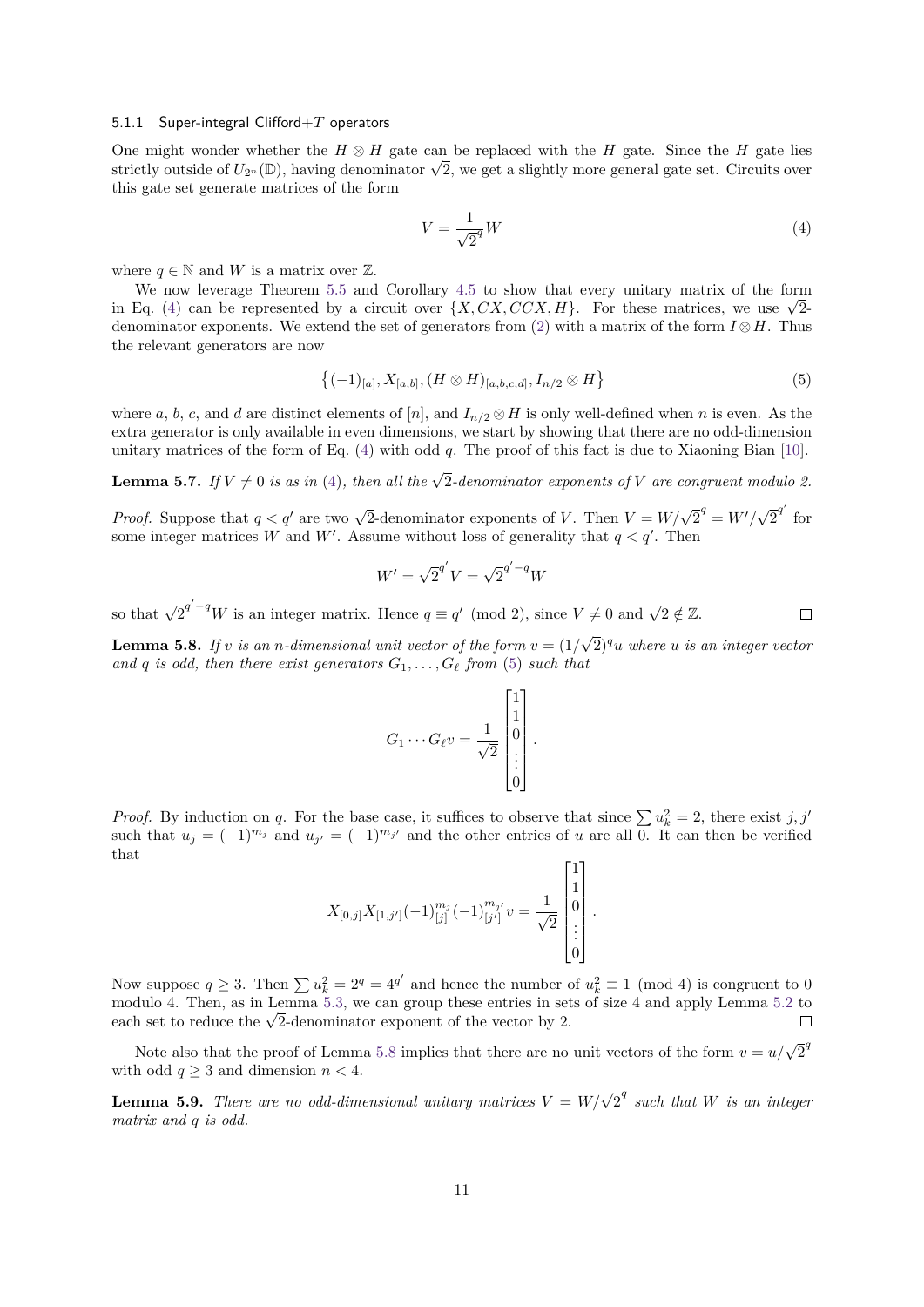*Proof.* By induction on *n*. If  $n = 1$ , then the only possibility is  $V = 1$ , hence there is no such unitary *Proof.* By induction on *n*. If  $n = 1$ , then the only possibility is  $V = 1$ , hence there is no such unitary with odd least  $\sqrt{2}$ -denominator exponent. Now consider  $n \geq 3$  and assume that  $V = W/\sqrt{2}^q$  where q is with odd least  $\sqrt{2}$ -denominator exponent. Now consider  $n \geq 3$  and assume that  $V = W/\sqrt{2}$  where q is odd and W is an integer matrix. Let v be the first column of V. By Lemma [5.7,](#page-10-3) all the  $\sqrt{2}$ -denominator exponents of *v* are odd and by Lemma [5.8](#page-10-2) there exists a unitary transformation  $G = G_1 \cdots G_\ell U$  such that

$$
GV = \left[\begin{array}{c} \frac{1}{\sqrt{2}} \\ \frac{1}{\sqrt{2}} \\ 0 \\ \vdots \\ 0 \end{array}\right] \quad V' \quad \left[\rule{0cm}{1.25cm}\right]
$$

*.*

Let  $u_1, u_2$  be the first two columns of  $(GV)^{\dagger}$ . Since  $(GV)^{\dagger}$  is unitary, we know that  $u_1^{\dagger}u_1 = u_2^{\dagger}u_2 = 1$ , and  $u_1^{\dagger} u_2 = u_2^{\dagger} u_1 = 0$ . In can then be observed from the unit condition on  $u_1$  and  $u_2$ , that they each have one additional  $\pm(1/\sqrt{2})$  entry, and are 0 everywhere else. Further, by the orthogonality condition it follows that these entries both occur on the same row *j*. Hence there exists *m* such that

$$
(-1)^{m}_{[2]}X_{[2,j]}\begin{bmatrix}u_1 & u_2\end{bmatrix} = \frac{1}{\sqrt{2}}\begin{bmatrix}1 & 1\\1 & -1\\0 & 0\\ \vdots & \vdots\\0 & 0\end{bmatrix}.
$$

Thus

$$
UV((-1)^{m}_{[2]}X_{[2,j]})^{\dagger} = \left[\begin{array}{c|c} H & 0 \\ \hline 0 & V'' \end{array}\right]
$$

where  $V''$  is a unitary matrix of the form of Eq.  $(4)$  that has odd dimension and, by Lemma [5.7,](#page-10-3) odd where  $V^{\dagger}$  is a unitary matrix of the form of Eq<br>least  $\sqrt{2}$ -denominator exponent, a contradiction.  $\Box$ 

Having ruled out matrices with odd dimension and odd  $\sqrt{2}$ -denominator exponent, we can now prove our theorem.

**Theorem 5.10.** *If*  $V = W/\sqrt{2}^q$  *is an n-dimensional unitary matrix such that W is an integer matrix, then there exist generators*  $G_1, \ldots, G_\ell$  *from* [\(5\)](#page-10-1) *such that*  $G_1 \cdots G_\ell V = I$ *.* 

*Proof.* If *q* is even, the result follows from Theorem [5.5.](#page-9-3) If *q* is odd, then by Lemma [5.9](#page-10-4) *n* must be even, and so  $(I_{n/2} \otimes H)V$  is a matrix with entries in D. Hence the result follows by applying Theorem [5.5](#page-9-3) to  $(I_{n/2} \otimes H)V$ .  $\Box$ 

**Corollary 5.11.** *A matrix V can be exactly represented by an <i>n*-qubit circuit over  $\{X, CX, CCX, H\}$  *if* **and only if** *V* is a 2<sup>n</sup>-dimensional unitary matrix such that  $V = W/\sqrt{2}^q$  for some integer matrix *W* and only if *V* is a 2<sup>n</sup>-dimensional unitary matrix such that  $V = W/\sqrt{2}^q$  for some integer matrix *W* and *some*  $q \in \mathbb{N}$ *. Moreover, a single ancilla always suffices to construct a circuit for V*.

# 5.2 The  $\mathbb{D}\left[\sqrt{2}\right]$  case

We now focus on the group of  $n \times n$  unitary matrices with entries in  $\mathbb{D} \left[ \sqrt{n} \right]$ 2 . The elements of this group can be written as

<span id="page-11-0"></span>
$$
V = \frac{1}{\sqrt{2}^q}W\tag{6}
$$

where  $q \in \mathbb{N}$  and W is a matrix over  $\mathbb{Z} \left[ \sqrt{\frac{q}{n}} \right]$ 2. We now use  $\sqrt{2}$ -denominator exponents and the relevant generators are

<span id="page-11-1"></span>
$$
\{(-1)_{[a]}, X_{[a,b]}, H_{[a,b]}\}\tag{7}
$$

<span id="page-11-2"></span>where *a* and *b* are distinct elements of  $[n]$ . By Proposition [4.8,](#page-7-2) all of the above generators can be exactly represented by quantum circuits over the gate set {*X, CX, CCX, H, CH*}. As in the previous cases, we prove our characterization by showing that any unitary matrix of the form [\(6\)](#page-11-0) can be expressed as a product of generators from [\(7\)](#page-11-1).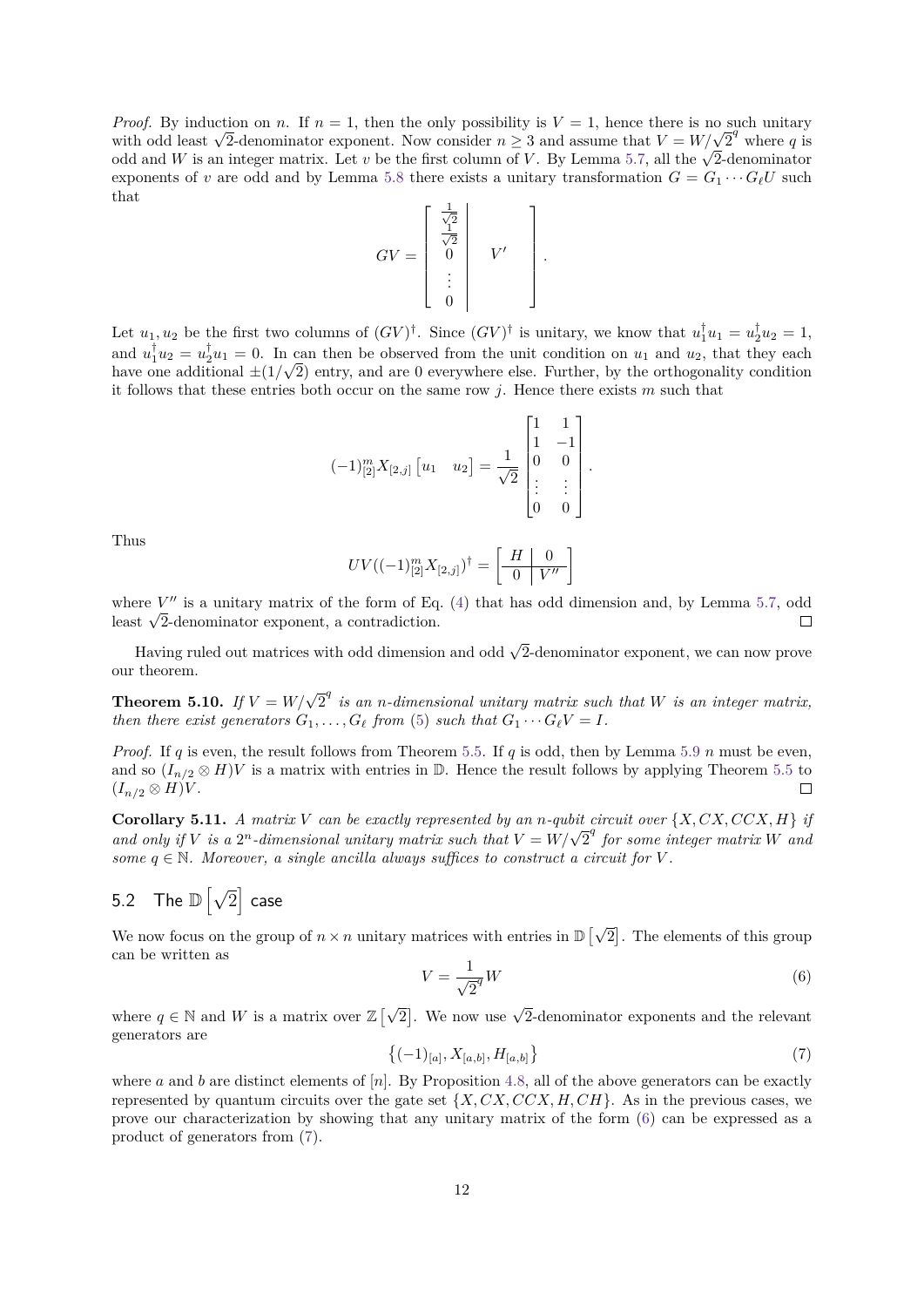Lemma 5.12. *If*  $u_1, u_2 \in \mathbb{Z}$   $\lbrack \sqrt{ }$  $\boxed{2}$  are such that  $u_1 \equiv u_2 \pmod{2}$ , then

$$
H\begin{bmatrix} u_1 \\ u_2 \end{bmatrix} = \begin{bmatrix} u'_1 \\ u'_2 \end{bmatrix}
$$

*for some*  $u'_1, u'_2 \in \mathbb{Z}$  [ $\sqrt{ }$  $\boxed{2}$  such that  $u'_1 \equiv u'_2 \equiv 0 \pmod{\sqrt{2}}$ .

*Proof.* Since  $u_1 \equiv u_2 \pmod{2}$ , we have  $u_1 + u_2 \equiv u_1 - u_2 \equiv 0 \pmod{2}$ . It can then be verified that

$$
H\begin{bmatrix} u_1 \\ u_2 \end{bmatrix} = \begin{bmatrix} u'_1 \\ u'_2 \end{bmatrix}
$$

for some  $u'_1 \equiv u'_2 \equiv 0 \pmod{2}$ .

**Lemma 5.13.** *If v is an n-dimensional unit vector over*  $\mathbb{D} \left[ \sqrt{\frac{1}{n}} \right]$  $\boxed{2}$  and  $\text{Ide}_{\sqrt{2}}(v) > 0$ , then there exist *generators*  $G_1, \ldots, G_\ell$  *from* [\(7\)](#page-11-1) *such that*  $G_1 \cdots G_\ell v = v'$  *and*  $\text{Ide}_{\sqrt{2}}(v') < \text{Ide}_{\sqrt{2}}(v)$ *.* 

*Proof.* Write *v* as  $v = u/\sqrt{2}^q$  where  $u \in \mathbb{Z} \setminus \sqrt{2}$  $\boxed{2}$  and  $q > 0$ . Since *v* is a unit vector we have  $v^{\dagger}v = 1$  and thus  $2^q = \sum u_j^{\dagger} u_j = \sum u_j^2$  since *u* is real. Letting  $u_j = x_j + y_j\sqrt{2}$ , this yields the following equation

$$
2^{q} = \sum x_{j}^{2} + 2y_{j}^{2} + x_{j}y_{j}2\sqrt{2}.
$$

Thus  $\sum x_j^2 \equiv 0 \pmod{2}$  and  $\sum x_j y_j = 0$ . It follows that  $u_j \equiv 1 \pmod{2}$  for evenly many *j* and  $u_j \equiv 1 + \sqrt{2} \pmod{2}$  for evenly many *j*. We can therefore group these entries in sets of size 2 and apply  $u_j \equiv 1 + \sqrt{2}$  (mod 2) for evenly many *j*. We can therefore group these entries in sets of size 2 and apply  $u_j = 1 + \sqrt{2}$  (mod 2) for evently many j. We can therefore group these entries in sets of size 2<br>Lemma [5.12](#page-11-2) to each such set in order to reduce the  $\sqrt{2}$ -denominator exponent of the vector.  $\Box$ 

The following three statements are established like the corresponding ones in the previous section. For this reason, we omit their proofs.

**Lemma 5.14.** *Let*  $j \in [n]$ *. If*  $v$  *is an n-dimensional unit vector over*  $\mathbb{D} \left[ \sqrt{\frac{g(v)}{g(v)}} \right]$ 2 *, then there exist generators*  $G_1, \ldots, G_\ell$  *from* [\(7\)](#page-11-1) *such that*  $G_1 \cdots G_\ell v = e_j$ .

**Theorem 5.15.** If *V* is an *n*-dimensional unitary matrix with entries in  $\mathbb{D} \left[ \sqrt{\frac{1}{n}} \right]$ 2 *, then there exist generators*  $G_1, \ldots, G_\ell$  *from* [\(7\)](#page-11-1) *such that*  $G_1 \cdots G_\ell V = I$ *.* 

**Corollary 5.16.** *A matrix V can be exactly represented by an <i>n-qubit quantum circuit over the gate set*  $\{X, CX, CCX, H, CH\}$  *if and only if*  $V \in U_{2^n}(\mathbb{D}[\sqrt{2}]).$  Moreover, a single ancilla always suffices to *construct a circuit for V .*

#### 5.3 The  $\mathbb{D}\left[i\right]$ √  $\overline{2}]$  case

We now consider the group of  $n \times n$  unitary matrices with entries in  $\mathbb{D} \left[ i \right]$ √ 2 . Such matrices can be written as

<span id="page-12-0"></span>
$$
V = \frac{1}{(i\sqrt{2})^q}W\tag{8}
$$

where  $q \in \mathbb{N}$  and *W* is a matrix over  $\mathbb{Z}$  [*i* √ 2 . We now use *i* √ 2-denominator exponents and the relevant generators are

<span id="page-12-1"></span>
$$
\{(-1)_{[a]}, X_{[a,b]}, F_{[a,b]}\}\tag{9}
$$

where *a* and *b* are distinct elements of  $[n]$ . By Proposition [4.9,](#page-7-3) all of the above generators can be exactly represented by quantum circuits over the gate set  $\{X, CX, CCX, F\}$ . As in the previous cases, we establish our characterization by showing that any unitary matrix of the form [\(8\)](#page-12-0) can be expressed as a product of generators from [\(9\)](#page-12-1).

<span id="page-12-2"></span>**Lemma 5.17.** *If*  $u_1, u_2 \in \mathbb{Z}$  [*i* √  $\overline{2}$  are such that  $u_1^{\dagger}u_1 \equiv u_2^{\dagger}u_2 \equiv 1 \pmod{2}$ , then there exist  $m_0, m_1$ , *m*2*, and m*<sup>3</sup> *such that*

$$
F^{m_0}(-1)^{m_1}_{[1]}(-1)^{m_2}_{[2]}X^{m_3}\begin{bmatrix}u_1\\u_2\end{bmatrix}=\begin{bmatrix}u'_1\\u'_2\end{bmatrix}
$$

*for some*  $u'_1, u'_2 \in \mathbb{Z}$  [*i* √  $\boxed{2}$  such that  $u'_1 \equiv u'_2 \equiv 0 \pmod{i}$ 2)*.*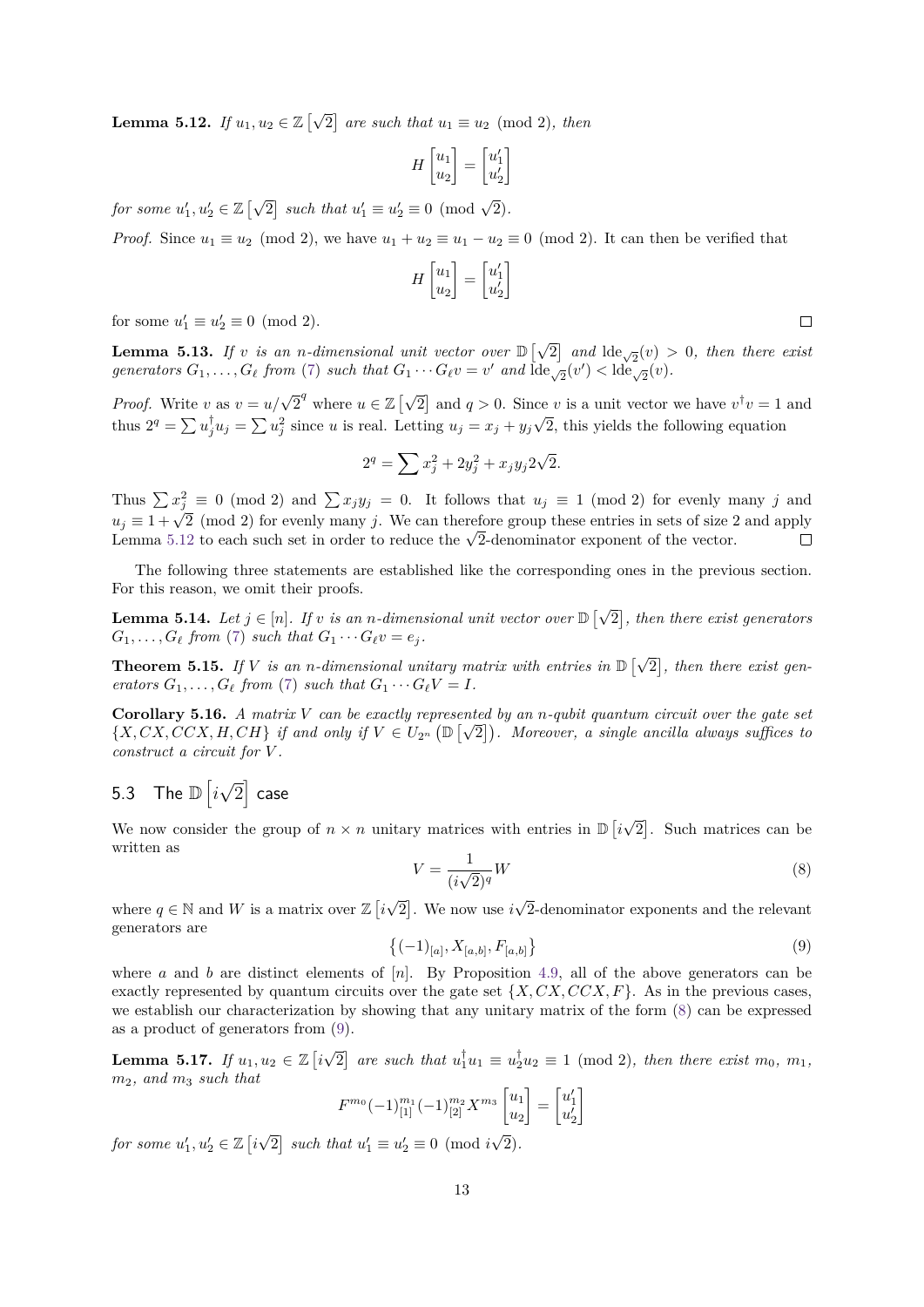*Proof.* First consider the case in which  $u_1 \equiv u_2 \pmod{2}$ . Then  $u_1 + u_2 \equiv u_1 - u_2 \equiv 0 \pmod{2}$  and it can be verified that

$$
F^{2}\begin{bmatrix} u_1 \\ u_2 \end{bmatrix} = iH \begin{bmatrix} u_1 \\ u_2 \end{bmatrix} = \begin{bmatrix} u'_1 \\ u'_2 \end{bmatrix}
$$

for some  $u'_1 \equiv u'_2 \equiv 0 \pmod{i}$ √ 2). We now consider the case in which  $u_1 \not\equiv u_2 \pmod{2}$ . In this case, the fact that  $u_1^{\dagger}u_1 \equiv u_2^{\dagger}u_2 \equiv 1 \pmod{2}$  implies that one of  $u_1$  or  $u_2$  is congruent to 1 or 3 modulo  $2i\sqrt{2}$ while the other is congruent to  $(1 + i$ √ 2) or (3 + *i*  $^{\rm \scriptscriptstyle (L}$ 2) modulo 2*i*  $u_2$ 2. We can therefore find  $m_1, m_2, m_3$ such that 1

$$
(-1)^{m_1}_{[1]}(-1)^{m_2}_{[2]}X^{m_3}\begin{bmatrix}u_1\\u_2\end{bmatrix} = \begin{bmatrix}u''_1\\u''_2\end{bmatrix}
$$

where  $u_1'' \equiv 1 + i$ √ 2 (mod 2*i* √  $\overline{2}$ ) and  $u_2'' \equiv 1 \pmod{2i}$ 2). Then

$$
F\begin{bmatrix}u_1''\\u_2''\end{bmatrix} = \frac{1}{2} \begin{bmatrix} (1+i\sqrt{2})u_1'' + u_2''\\u_1'' + (-1+i\sqrt{2})u_2''\end{bmatrix}.
$$

But  $u_1'' \equiv 1 + i$ √ 2 (mod 2*i* √  $\overline{2}$ ) and  $u_2'' \equiv 1 \pmod{2i}$ 2) so that

$$
(1 + i\sqrt{2})u''_1 + u''_2 \equiv (1 + i\sqrt{2})^2 + 1 \equiv 2i\sqrt{2} \equiv 0 \pmod{2i\sqrt{2}}.
$$

and

$$
u''_1 + (-1 + i\sqrt{2})u''_2 \equiv (1 + i\sqrt{2}) + (-1 + i\sqrt{2}) \equiv 2i\sqrt{2} \equiv 0 \pmod{2i\sqrt{2}}.
$$

Hence we can set  $u'_1 = ((1 + i$  $\overline{2}$ ) $u_1'' + u_2''$  $/2$  and  $u_2' = (u_1'' + (-1 + i))$  $(2)u''_2$  /2 to complete the proof. √

<span id="page-13-0"></span>**Lemma 5.18.** If *v is an n-dimensional unit vector over*  $\mathbb{D}$  [*i*  $\boxed{2}$  and  $\text{Ide}_{i\sqrt{2}}(v) > 0$ , then there exist generators  $G_1, \ldots, G_\ell$  from [\(9\)](#page-12-1) such that  $G_1 \cdots G_\ell v = v'$  and  $\text{Ide}_{i\sqrt{2}}(v') < \text{Ide}_{i\sqrt{2}}(v)$ .

*Proof.* Write *v* as  $v = u/i\sqrt{2}^q$  where  $u \in \mathbb{Z}$  [*i* √  $\boxed{2}$  and  $q > 0$ . Since *v* is a unit vector we have  $v^{\dagger}v = 1$ and thus  $(-2)^q = \sum u_j^{\dagger} u_j$ . Thus  $\sum u_j^{\dagger} u_j \equiv 0 \pmod{2}$  and it follows that  $u_j^{\dagger} u_j \equiv 1 \pmod{2}$  for evenly many *j*, since modulo 2 we have  $u_j^{\dagger}u_j \equiv 0$  or  $u_j^{\dagger}u_j \equiv 1$ . We can therefore group these entries in sets of size 2 and apply Lemma [5.17](#page-12-2) to each such set in order to reduce the denominator exponent. √

<span id="page-13-1"></span>**Lemma 5.19.** Let  $j \in [n]$ . If  $v$  is an *n*-dimensional unit vector over  $\mathbb{D} \left[ i \right]$ 2 *, then there exist generators*  $G_1, \ldots, G_\ell$  *from* [\(9\)](#page-12-1) *such that*  $G_1 \cdots G_\ell v = e_j$ . √

**Theorem 5.20.** If V is an *n*-dimensional unitary matrix with entries in  $\mathbb{D}$  [i 2 *, then there exist generators*  $G_1, \ldots, G_\ell$  *from* [\(9\)](#page-12-1) *such that*  $G_1 \cdots G_\ell V = I$ *.* 

**Corollary 5.21.** *A matrix V can be exactly represented by an <i>n-qubit circuit over*  $\{X, CX, CCX, F\}$  *if* and only if  $V \in U_{2^n}(\mathbb{D}[i\sqrt{2}])$ . Moreover, a single ancilla always suffices to construct a circuit for  $\hat{V}$ .

We close this section with a characterization of ancilla-free circuits over  $\{X, CX, CCX, F\}$ , focusing on circuits on four or more qubits. The required circuit constructions are relegated to Appendix [A.1.](#page-18-6)

<span id="page-13-2"></span>**Corollary 5.22.** *Let*  $n \geq 4$ *. A matrix*  $V \in U_{2^n}(\mathbb{D})$  *i* √ 2 ) *can be exactly represented by an ancilla-free n-qubit circuit over*  $\{X, CX, CCX, F\}$  *if and only if*  $\det V = 1$ *.* 

*Proof.* If det  $V \neq 1$ , then *V* cannot be exactly represented over  $\{X, CX, CCX, F\}$  without ancillas when  $n \geq 4$ , as each gate has determinant 1 in this case.

Now suppose det  $V = 1$ . First observe that in Lemma [5.17,](#page-12-2) and consequently Lemma [5.18,](#page-13-0) the least *i* √ 2-denominator exponent can be reduced by substituting  $F^{m_0}(-1)^{m_1}_{[1]}(-1)^{m_2}_{[2]}X^{m_3}$  as follows:

$$
F^2 \to (FZ)(ZF),
$$
  
\n
$$
F(-1)_{[1]} \to (FZ)(XZ)(XZ),
$$
  
\n
$$
F(-1)_{[2]} \to (FZ),
$$
  
\n
$$
F(-1)_{[1]}(-1)_{[2]} \to (ZF)(XZ)(XZ),
$$
  
\n
$$
FX \to (FZ)(ZX),
$$
  
\n
$$
F(-1)_{[1]}X \to (ZF)(XZ),
$$
  
\n
$$
F(-1)_{[2]}X \to (ZF)(ZX),
$$
 and  
\n
$$
F(-1)_{[1]}(-1)_{[2]}X \to (FZ)(XZ).
$$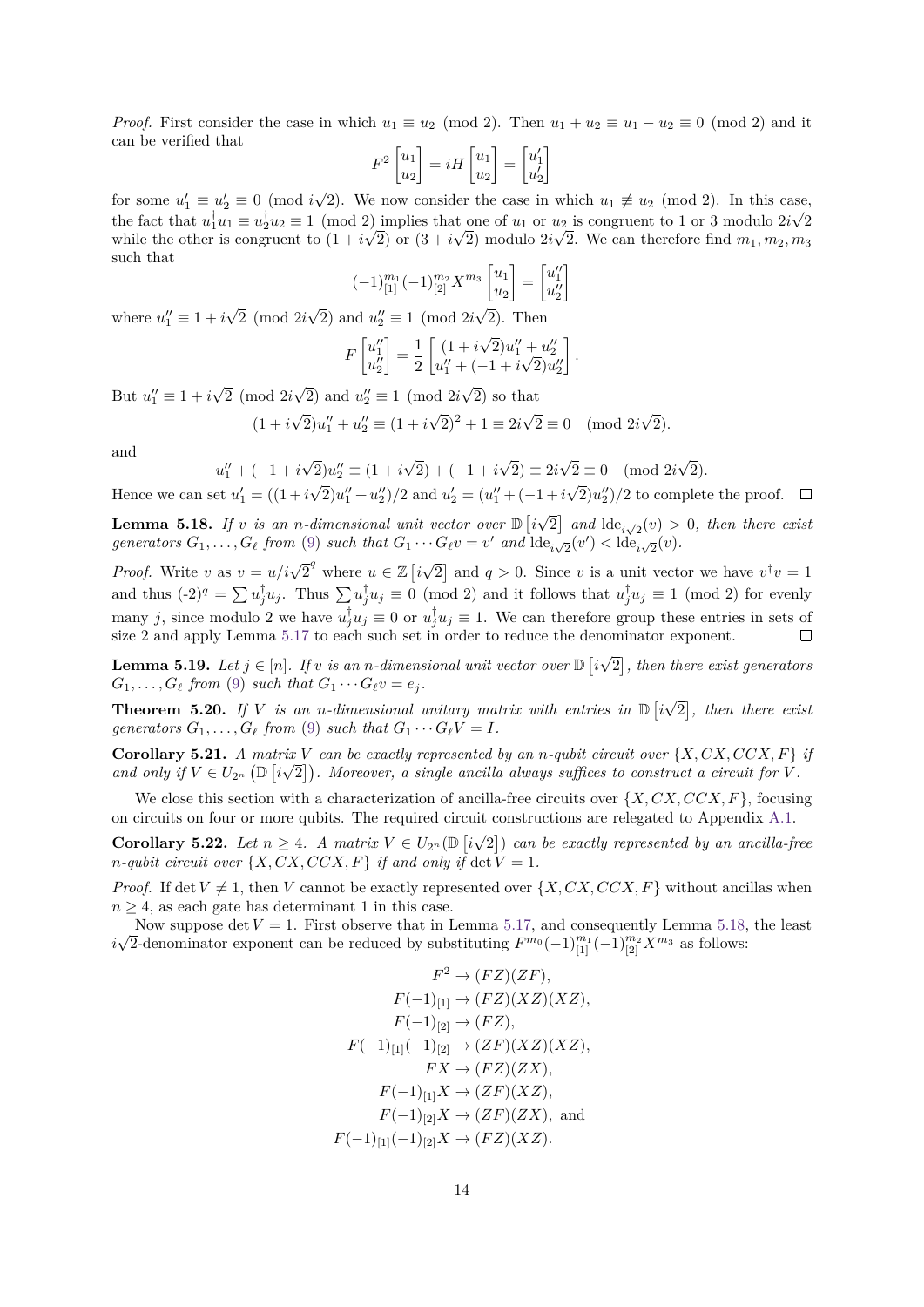Moreover, *FZ*, *ZF*, *XZ* and *ZX* have determinant 1 and can be represented over  $\{X, CX, CCX, F\}$ without ancillas when  $n \geq 4$  as shown in Appendix [A.1.](#page-18-6) Likewise, an analogue of Lemma [5.19,](#page-13-1) where  $G_1 \cdots G_\ell v = i^m e_j$ , holds by using the two-level *ZX* operator, which has determinant 1 and is representable without ancillas as shown in Appendix [A.1.](#page-18-6) It now suffices to note that there exist generators  $G_1, \ldots, G_\ell$  from the set  $\{XZ_{[a,b]}, ZX_{[a,b]}, FZ_{[a,b]}, ZF_{[a,b]}\}$  such that

$$
G_1\cdots G_\ell V=D
$$

where *D* is a diagonal unitary with entries  $\pm 1$ . Since det  $D = \det V = 1$ , there are an even number of −1 entries, thus we can group them into pairs and use four-level *I* ⊗ *Z* operators to change each pair into +1 and obtain the identity matrix.  $\Box$ 

### 5.4 The D[*i*] case

Finally, we turn our attention to the group of  $n \times n$  unitary matrices with entries in  $\mathbb{D}[i]$ . The relevant set of generators is

<span id="page-14-1"></span>
$$
\{i_{[a]}, X_{[a,b]}, \omega H_{[a,b]}\}\tag{10}
$$

where *a* and *b* are distinct elements of  $[n]$ . We reason as in the previous cases, noting by Proposition [4.6](#page-7-0) that all of the above generators can be exactly represented by circuits over  $\{X, CX, CCX, \omega H, S\}$ .

If *V* is a matrix over  $\mathbb{D}[i]$ , then *V* can be written as  $V = W/2^q$  where  $q \in \mathbb{N}$  and *W* is a matrix over  $\mathbb{Z}[i]$ . For our purposes, however, it is more convenient to express these matrices as

<span id="page-14-0"></span>
$$
V = \frac{1}{(1+i)^q}W\tag{11}
$$

where  $q \in \mathbb{N}$  and *W* is a matrix over  $\mathbb{Z}[i]$ . This is equivalent since

$$
\frac{1}{2^{q}}W = \frac{i^{q}}{(1+i)^{2q}}W = \frac{1}{(1+i)^{2q}}W'.
$$

We therefore use matrices of the form  $(11)$  and use  $(1 + i)$ -denominator exponents.

<span id="page-14-2"></span>**Lemma 5.23.** If  $u_1, u_2 \in \mathbb{Z}[i]$  are such that  $u_1^2 \equiv u_2^2 \equiv 1 \pmod{2}$ , then there exist  $m_1$  and  $m_2$  such *that*

$$
\omega Hi_{[1]}^{m_1}i_{[2]}^{m_2}\begin{bmatrix}u_1\\u_2\end{bmatrix}=\begin{bmatrix}u_1'\\u_2'\end{bmatrix}
$$

*for some*  $u'_1, u'_2 \in \mathbb{Z}[i]$  *such that*  $u'_1 \equiv u'_2 \equiv 0 \pmod{1+i}$ .

*Proof.* If  $u^2 \equiv 1 \pmod{2}$ , then  $u \equiv 1 \pmod{2}$  or  $u \equiv i \pmod{2}$ . Furthermore, if  $u \equiv i \pmod{2}$ , then  $iu \equiv 1 \pmod{2}$ . Hence, given  $u_1, u_2 \in \mathbb{Z}$  such that  $u_1^2 \equiv u_2^2 \equiv 1 \pmod{2}$ , we can find  $m_1$  and  $m_2$  such that  $i^{m_1}u_1 \equiv i^{m_2}u_2 \equiv 1 \pmod{2}$ . It can then be verified that

$$
\omega Hi_{[1]}^{m_1}i_{[2]}^{m_2}\begin{bmatrix}u_1\\u_2\end{bmatrix}=\begin{bmatrix}u_1'\\u_2'\end{bmatrix}
$$

for some  $u'_1 \equiv u'_2 \equiv 0 \pmod{1+i}$ .

<span id="page-14-3"></span>**Lemma 5.24.** If *v* is an *n*-dimensional unit vector over  $\mathbb{D}[i]$  and  $\text{Id}_{\mathbb{C}(1+i)}(v) > 0$ , then there exist *generators*  $G_1, \ldots, G_\ell$  *from* [\(10\)](#page-14-1) *such that*  $G_1 \cdots G_\ell v = v'$  *and*  $\text{Ide}_{(1+i)}(v') < \text{Ide}_{(1+i)}(v)$ .

*Proof.* Write *v* as  $v = u/(1+i)^q$  where  $u \in \mathbb{Z}[i]$  and  $q > 1$ . Since  $(1+i)^{\dagger}(1+i) = 2$  and *v* is a unit vector, we have  $2^q = \sum u_j^{\dagger} u_j$ . Thus  $0 \equiv \sum u_j^{\dagger} u_j \equiv \sum u_j^2 \pmod{2}$  and it follows that  $u_j^2 \equiv 1 \pmod{2}$ for evenly many *j*. We can therefore group these entries in sets of size 2 and apply Lemma [5.23](#page-14-2) to each such set in order to reduce the denominator exponent.  $\Box$ 

<span id="page-14-4"></span>**Lemma 5.25.** Let  $j \in [n]$ . If  $v$  is an *n*-dimensional unit vector over  $\mathbb{D}[i]$ , then there exist generators  $G_1, \ldots, G_\ell$  *from* [\(10\)](#page-14-1) *such that*  $G_1 \cdots G_\ell v = e_j$ .

<span id="page-14-6"></span><span id="page-14-5"></span>**Theorem 5.26.** *If V is an n-dimensional unitary matrix with entries in* D[*i*]*, then there exist generators*  $G_1, \ldots, G_\ell$  *from* [\(10\)](#page-14-1) *such that*  $G_1 \cdots G_\ell V = I$ *.*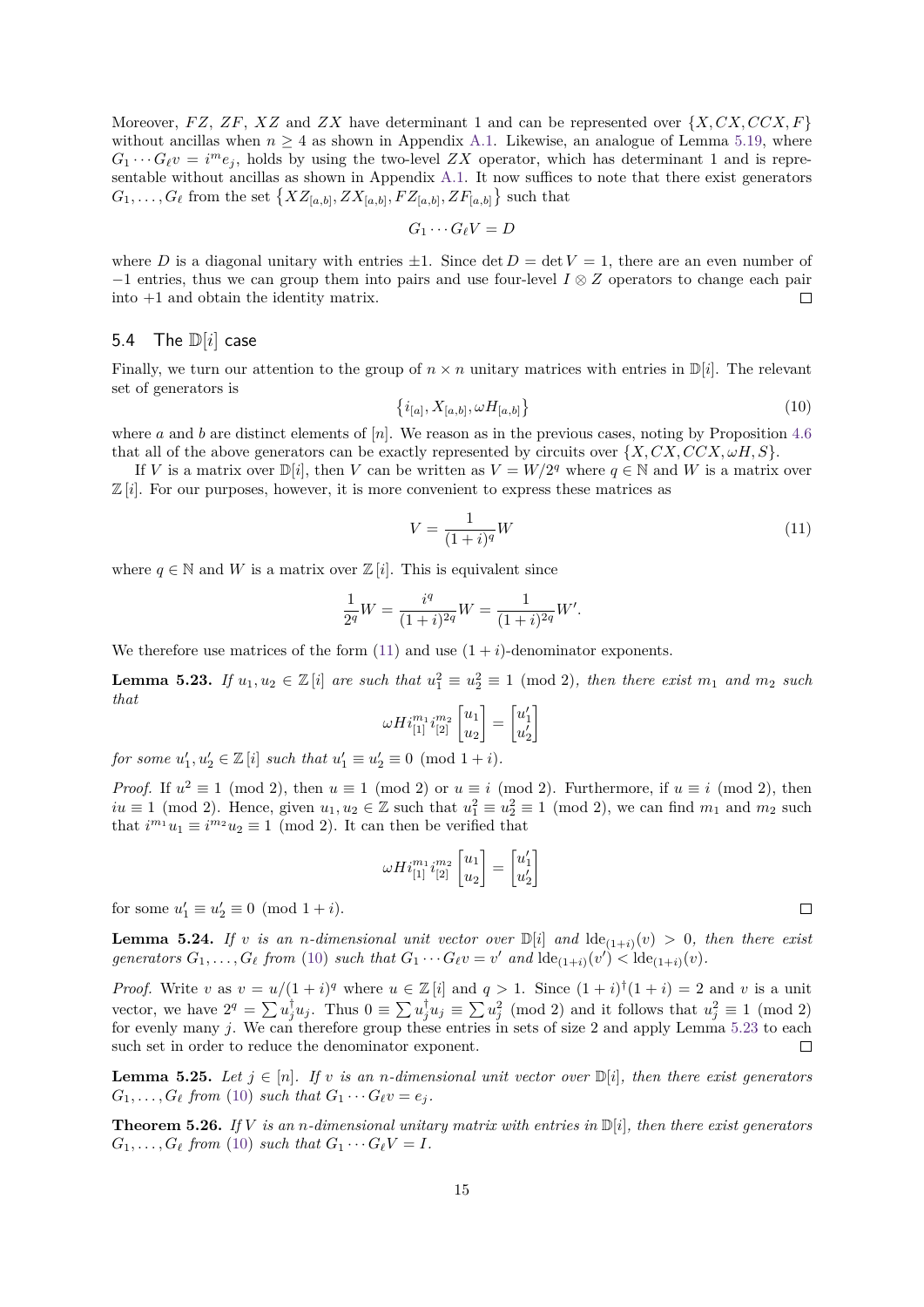**Corollary 5.27.** *A matrix V can be exactly represented by an <i>n*-qubit circuit over  $\{X, CX, CCX, \omegaH, S\}$ *if and only if*  $V \in U_{2^n}(\mathbb{D}[i])$ *. Moreover, a single ancilla always suffices to construct a circuit for V*.

**Corollary 5.28.** *Let*  $n \geq 4$ *.* A matrix  $V \in U_{2^n}(\mathbb{D}[i])$  can be exactly represented by an ancilla-free *n*-qubit *circuit over*  $\{X, CX, CCX, \omega H, S\}$  *if and only if*  $\det V = 1$ *.* 

*Proof.* We proceed as in the proof of Corollary [5.22.](#page-13-2) In particular, the least  $(1+i)$ -denominator exponent can be reduced in Lemma [5.24](#page-14-3) by substituting  $\omega H i_{[1]}^{m_1} i_{[2]}^{m_2}$  with ancilla-free two-level generators as follows:

$$
\omega H \to (\omega SH),
$$
  
\n
$$
\omega Hi_{[1]} \to (\omega HS)(iZ),
$$
  
\n
$$
\omega Hi_{[2]} \to (\omega HS), \text{ and}
$$
  
\n
$$
\omega Hi_{[1]}\dot{i}_{[2]} \to (\omega SH)(iZ).
$$

Moreover, each parenthesized two-level operator on the right hand side has determinant 1 and can be exactly represented over  $\{X, CX, CCX, \omega H, S\}$  without ancillas when  $n \geq 4$  as shown in Appendix [A.2.](#page-20-0)

An analogue of Lemma [5.25](#page-14-4) where  $G_1 \cdots G_\ell v = i^m e_j$  holds by using the two-level *iX* operator, which similarly has determinant 1 and is representable without ancillas as shown in Appendix [A.2.](#page-20-0) Again, there exist generators  $G_1, \ldots, G_\ell$  from the set  $\{iZ_{[a,b]}, iX_{[a,b]}, \omega SH_{[a,b]}, \omega HS_{[a,b]}\}$  such that

$$
G_1\cdots G_\ell V=D
$$

where *D* is a diagonal unitary with entries  $i^m$ . We can then use the *n*-qubit two-level  $iZ$  operator to remove the phases as follows. Suppose the *j*th diagonal entry is  $i^{m_j}$  and let  $N = 2^n$ . It can then be observed that

$$
(iZ_{[1,2]})^{-m_1}(iZ_{[2,3]})^{-m_1-m_2}\dots(iZ_{[N-1,N]})^{-m_1-m_2-\dots-m_{N-1}}D = \begin{bmatrix} I_{N-1} & 0 \\ 0 & i \sum_{j=1}^N m_j \end{bmatrix} = \begin{bmatrix} I_{N-1} & 0 \\ 0 & \det D \end{bmatrix}
$$
  
Since det  $D = \det V = 1$ , the proof is complete.

Since  $\det D = \det V = 1$ , the proof is complete.

### 5.4.1 Super-Gaussian Clifford+*T* operators

As in the integral case, the characterization of Gaussian Clifford+ $T$  circuits as unitaries over  $\mathbb{D}[i]$  requires the unusual  $\omega H$  gate as a generator. Replacing  $\omega H$  with *H* yields a slightly larger set of unitaries with matrices of the form

<span id="page-15-0"></span>
$$
V = \frac{1}{\sqrt{2}^q}W\tag{12}
$$

where  $q \in \mathbb{N}$  and *W* is a matrix over  $\mathbb{Z}[i]$ .

We use Corollary [5.27](#page-14-5) together with Corollary [4.7](#page-7-4) to show that any unitary of the form of Eq. [\(12\)](#page-15-0) can be represented by a circuit over the gate set  $\{X, CX, CCX, H, S\}$ . In this case we use  $\sqrt{2}$ -denominator be represented by a circuit over the gate set { $\lambda$ ,  $\lambda$ ,  $\lambda$ ,  $\lambda$ ,  $\lambda$ ,  $\lambda$ }. In this case we use  $\sqrt{2}$ -denominator exponents and, as in Section [5.1,](#page-8-3) we make use of the fact that  $\sqrt{2} \notin \mathbb{Z}[i]$ . The relevant ge now

<span id="page-15-1"></span>
$$
\{i_{[a]}, X_{[a,b]}, \omega H_{[a,b]}, \omega I_n\}.
$$
\n(13)

 $\Box$ 

**Lemma 5.29.** *If*  $V \neq 0$  *is as in* [\(12\)](#page-15-0)*, then all the denominator exponents of V are congruent modulo 2.* 

*Proof.* Similar to the proof of Lemma [5.7.](#page-10-3)

**Theorem 5.30.** If  $V = W/\sqrt{2}^q$  is an *n*-dimensional unitary matrix such that W is a matrix over  $\mathbb{Z}[i]$ , *then there exist generators*  $G_1, \ldots, G_\ell$  *from* [\(13\)](#page-15-1) *such that*  $G_1 \cdots G_\ell V = I$ .

*Proof.* If *q* is even, the result follows from Theorem [5.26.](#page-14-6) If *q* is odd, then  $(\omega I_n)V$  is a matrix with entries in  $\mathbb{D}[i]$ . Hence the result follows by applying Theorem [5.26](#page-14-6) to  $(\omega I_n)V$ .  $\Box$ 

**Corollary 5.31.** *A matrix V can be exactly represented by an <i>n*-qubit circuit over  $\{X, CX, CCX, H, S\}$ *if and only if V is a*  $2^n$ *-dimensional unitary matrix such*  $V = W/\sqrt{2}^q$  *for some matrix W over*  $\mathbb{Z}[i]$  *and if*  $V$  *is a*  $2^n$ *-dimensional unitary matrix such*  $V = W/\sqrt{2}^q$  *for some matrix W ov some*  $q \in \mathbb{N}$ *. Moreover, a single ancilla always suffices to construct a circuit for V*.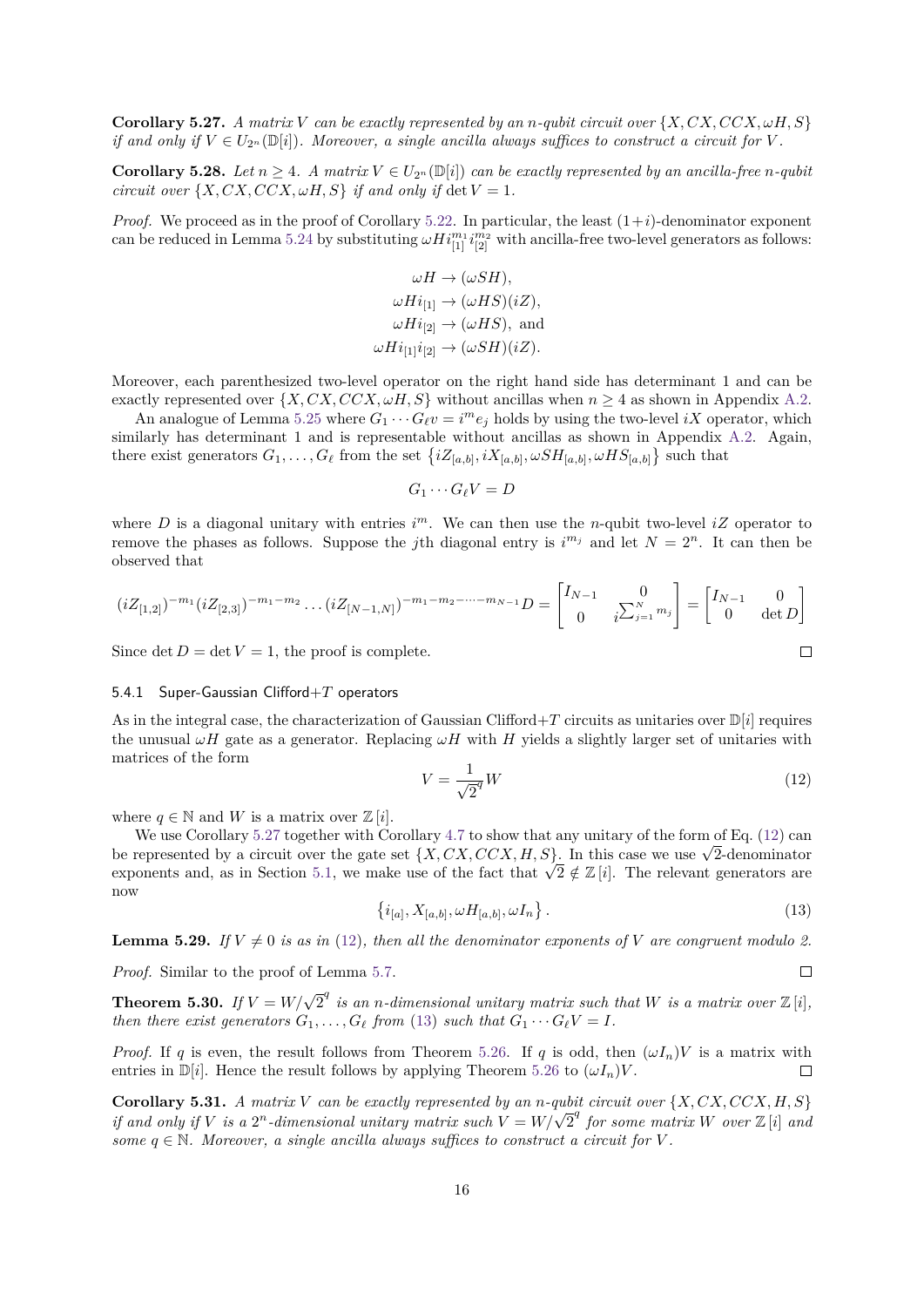## <span id="page-16-7"></span>6 Conclusion

In this paper, we provided number-theoretic characterizations for several classes of restricted but universal Clifford+*T* circuits, focusing on integral, real, imaginary, and Gaussian circuits. We showed that a unitary matrix can be exactly represented by an *n*-qubit integral Clifford+ $T$  circuit if and only if it is an element of the group  $U_{2^n}(\mathbb{D})$ . We then established that real, imaginary, and Gaussian circuits similarly correspond to the groups  $U_{2^n}(\mathbb{D}[\sqrt{2}]), U_{2^n}(\mathbb{D}[i \sqrt{2}]),$  and  $U_{2^n}(\mathbb{D}[i])$ , respectively.

An avenue for future research is to improve the performance, in runtime or gate count, of the algorithms introduced in the present paper. Further afield, it would be interesting to study restricted Clifford+*T* circuits in the context of fault-tolerance, randomized benchmarking, or simulation. While these and many other questions remain open, we hope that our characterizations will help deepen our understanding of Clifford+*T* circuits, restricted or not.

## 7 Acknowledgements

We would like to thank Alexandre Clément, Sarah Li, Rob Noble, and Kira Scheibelhut for their valuable insights as well as Xiaoning Bian, Simon Burton, and Peter Selinger for providing helpful feedback on an earlier version of the paper. We are especially indebted to Xiaoning Bian for the proof of Lemma [5.9](#page-10-4) and to Peter Selinger for crucial observations on restrictions of the Clifford+*T* gate set.

## References

- <span id="page-16-6"></span>[1] S. Aaronson, D. Grier, and L. Schaeffer. The classification of reversible bit operations. In Proceedings of the 8th Innovations in Theoretical Computer Science Conference, volume 67 of LIPIcs, pages 23:1–23:34, 2017. [DOI: 10.4230/LIPIcs.ITCS.2017.23.](https://doi.org/10.4230/LIPIcs.ITCS.2017.23) Also available from [arXiv:1504.05155](http://arxiv.org/abs/1504.05155).
- <span id="page-16-4"></span>[2] D. Aharonov. A simple proof that Toffoli and Hadamard are quantum universal. Preprint available from [arXiv:quant-ph/0301040](http://arxiv.org/abs/quant-ph/0301040), Jan. 2003.
- <span id="page-16-2"></span>[3] M. Amy and M. Mosca. T-count optimization and Reed-Muller codes. IEEE Transactions on Information Theory, 65(8):4771–4784, 2019. [DOI: 10.1109/TIT.2019.2906374.](https://doi.org/10.1109/TIT.2019.2906374) Also available from [arXiv:1601.07363](http://arxiv.org/abs/1601.07363).
- [4] M. Amy, D. Maslov, M. Mosca, and M. Roetteler. A meet-in-the-middle algorithm for fast synthesis of depth-optimal quantum circuits. IEEE Transactions on Computer-Aided Design of Integrated Circuits and Systems, 32(6):818–830, 2013. [DOI: 10.1109/TCAD.2013.2244643.](https://doi.org/10.1109/TCAD.2013.2244643) Also available from [arXiv:1206.0758](http://arxiv.org/abs/1206.0758).
- [5] M. Amy, D. Maslov, and M. Mosca. Polynomial-time T-depth optimization of Clifford+T circuits via matroid partitioning. IEEE Transactions on Computer-Aided Design of Integrated Circuits and Systems, 33(10):1476–1489, 2014. [DOI: 10.1109/TCAD.2014.2341953.](https://doi.org/10.1109/TCAD.2014.2341953) Also available from [arXiv:1303.2042](http://arxiv.org/abs/1303.2042).
- <span id="page-16-3"></span>[6] M. Amy, J. Chen, and N. J. Ross. A finite presentation of CNOT-dihedral operators. In Proceedings of the 14th International Conference on Quantum Physics and Logic, QPL '17, pages 84–97, 2017. [DOI: 10.4204/EPTCS.266.5.](https://doi.org/10.4204/EPTCS.266.5)
- <span id="page-16-8"></span>[7] M. Artin. Algebra. Prentice Hall, 1991.
- <span id="page-16-5"></span>[8] M. Backens and A. Kissinger. ZH: A complete graphical calculus for quantum computations involving classical non-linearity. In Proceedings of the 15th International Conference on Quantum Physics and Logic, QPL '18, pages 23–42, 2018. [DOI: 10.4204/EPTCS.287.2.](https://doi.org/10.4204/EPTCS.287.2)
- <span id="page-16-9"></span>[9] A. Barenco, C. H. Bennett, R. Cleve, D. P. DiVincenzo, N. Margolus, P. Shor, T. Sleator, J. A. Smolin, and H. Weinfurter. Elementary gates for quantum computation. *Physical Review A*, 52: 3457–3467, 1995. [DOI: 10.1103/PhysRevA.52.3457.](https://doi.org/10.1103/PhysRevA.52.3457) Also available from [arXiv:quant-ph/9503016](http://arxiv.org/abs/quant-ph/9503016).
- <span id="page-16-10"></span>[10] X. Bian. Private communication, July 2019.
- <span id="page-16-1"></span>[11] X. Bian and P. Selinger. Relations for the group of 2-qubit Clifford+T operators. Talk given at the Quantum Programming and Circuits Workshop. Slides available from [https://www.mathstat.](https://www.mathstat.dal.ca/~xbian/talks/slide_cliffordt2.pdf) [dal.ca/˜xbian/talks/slide\\_cliffordt2.pdf](https://www.mathstat.dal.ca/~xbian/talks/slide_cliffordt2.pdf), June 2015.
- <span id="page-16-0"></span>[12] A. Bocharov, Y. Gurevich, and K. M. Svore. Efficient decomposition of single-qubit gates into V basis circuits. Physical Review A, 88:012313, 2013. [DOI: 10.1103/PhysRevA.88.012313.](https://doi.org/10.1103/PhysRevA.88.012313) Also available from [arXiv:1303.1411](http://arxiv.org/abs/1303.1411).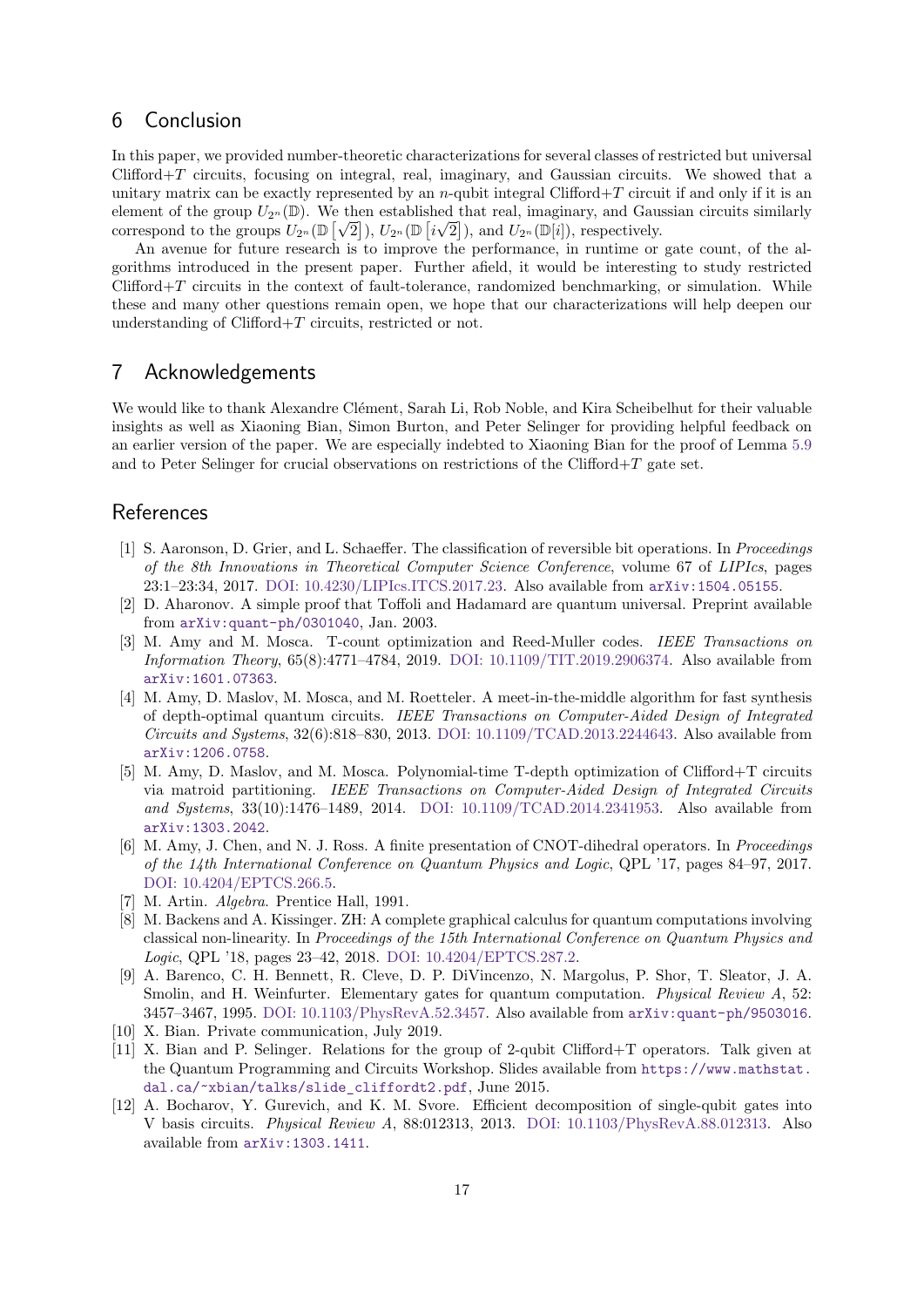- <span id="page-17-2"></span>[13] A. Bocharov, M. Roetteler, and K. M. Svore. Efficient synthesis of probabilistic quantum circuits with fallback. Physical Review A, 91:052317, 2015. [DOI: 10.1103/PhysRevA.91.052317.](https://doi.org/10.1103/PhysRevA.91.052317) Also available from [arXiv:1409.3552](http://arxiv.org/abs/1409.3552).
- <span id="page-17-19"></span>[14] A. Bouland and S. Aaronson. Generation of universal linear optics by any beam splitter. Physical Review A, 89:062316, 2014. [DOI: 10.1103/PhysRevA.89.062316.](https://doi.org/10.1103/PhysRevA.89.062316) Also available from [arXiv:1310.](http://arxiv.org/abs/1310.6718) [6718](http://arxiv.org/abs/1310.6718).
- <span id="page-17-11"></span>[15] A. De Vos, R. Van Laer, and S. Vandenbrande. The group of dyadic unitary matrices. Open Systems & Information Dynamics, 19(01):1250003, 2012. [DOI: 10.1142/S1230161212500035.](https://doi.org/10.1142/S1230161212500035)
- <span id="page-17-6"></span>[16] S. Forest, D. Gosset, V. Kliuchnikov, and D. McKinnon. Exact synthesis of single-qubit unitaries over Clifford-cyclotomic gate sets. Journal of Mathematical Physics, 56(8):082201, 2015. [DOI:](https://doi.org/10.1063/1.4927100) [10.1063/1.4927100.](https://doi.org/10.1063/1.4927100) Also available from [arXiv:1501.04944](http://arxiv.org/abs/1501.04944).
- <span id="page-17-1"></span>[17] B. Giles and P. Selinger. Exact synthesis of multiqubit Clifford+T circuits. Physical Review A, 87: 032332, 2013. [DOI: 10.1103/PhysRevA.87.032332.](https://doi.org/10.1103/PhysRevA.87.032332) Also available from [arXiv:1212.0506](http://arxiv.org/abs/1212.0506).
- <span id="page-17-3"></span>[18] B. Giles and P. Selinger. Remarks on Matsumoto and Amano's normal form for single-qubit Clifford+T operators. Preprint available from [arXiv:1312.6584](http://arxiv.org/abs/1312.6584), Dec. 2013.
- <span id="page-17-12"></span>[19] D. Gosset, V. Kliuchnikov, M. Mosca, and V. Russo. An algorithm for the T-count. Quantum Information  $\&$  Computation, 14(15-16):1261–1276, 2014. [DOI: 10.26421/QIC14.15-16.](https://doi.org/10.26421/QIC14.15-16) Also available from [arXiv:1308.4134](http://arxiv.org/abs/1308.4134).
- <span id="page-17-13"></span>[20] S. Greylyn. Generators and relations for the group  $U_4(\mathbb{Z}[1/\sqrt{2}])$ 2*, i*]). Master's thesis. Available from [arXiv:1408.6204](http://arxiv.org/abs/1408.6204), 2014.
- <span id="page-17-18"></span>[21] D. Grier and L. Schaeffer. The classification of stabilizer operations over qubits. Preprint available from [arXiv:1603.03999](http://arxiv.org/abs/1603.03999), 2016.
- <span id="page-17-16"></span>[22] A. K. Hashagen, S. T. Flammia, D. Gross, and J. J. Wallman. Real randomized benchmarking. Quantum, 2:85, 2018. [DOI: 10.22331/q-2018-08-22-85.](https://doi.org/10.22331/q-2018-08-22-85) Also available from [arXiv:1801.06121](http://arxiv.org/abs/1801.06121).
- <span id="page-17-14"></span>[23] L. E. Heyfron and E. T. Campbell. An efficient quantum compiler that reduces T count. Quantum Science and Technology,  $4(1)$ :015004, 2018. [DOI: 10.1088/2058-9565/aad604.](https://doi.org/10.1088/2058-9565/aad604) Also available from [arXiv:1712.01557](http://arxiv.org/abs/1712.01557).
- <span id="page-17-17"></span>[24] E. Jeandel, S. Perdrix, and R. Vilmart. Y-calculus: A language for real matrices derived from the ZX-calculus. In Proceedings of the 14th International Conference on Quantum Physics and Logic, QPL '17, pages 23–57, 2017. [DOI: 10.4204/EPTCS.266.2.](https://doi.org/10.4204/EPTCS.266.2)
- <span id="page-17-7"></span>[25] V. Kliuchnikov and J. Yard. A framework for exact synthesis. Preprint available from [arXiv:](http://arxiv.org/abs/1504.04350) [1504.04350](http://arxiv.org/abs/1504.04350), April 2015.
- <span id="page-17-0"></span>[26] V. Kliuchnikov, D. Maslov, and M. Mosca. Fast and efficient exact synthesis of single-qubit unitaries generated by Clifford and T gates. Quantum Information  $\mathcal C$  Computation, 13(7-8):607–630, 2013. [DOI: 10.26421/QIC13.7-8.](https://doi.org/10.26421/QIC13.7-8) Also available from [arXiv:1206.5236](http://arxiv.org/abs/1206.5236).
- <span id="page-17-8"></span>[27] V. Kliuchnikov, A. Bocharov, and K. M. Svore. Asymptotically optimal topological quantum compiling. Physical Review Letters, 112:140504, 2014. [DOI: 10.1103/PhysRevLett.112.140504.](https://doi.org/10.1103/PhysRevLett.112.140504) Also available from [arXiv:1310.4150](http://arxiv.org/abs/1310.4150).
- <span id="page-17-4"></span>[28] V. Kliuchnikov, D. Maslov, and M. Mosca. Practical approximation of single-qubit unitaries by single-qubit quantum Clifford and T circuits. IEEE Transactions on Computers, 65(1):161-172, 2016. [DOI: 10.1109/TC.2015.2409842.](https://doi.org/10.1109/TC.2015.2409842) Also available from [arXiv:1212.6964](http://arxiv.org/abs/1212.6964).
- <span id="page-17-5"></span>[29] K. Matsumoto and K. Amano. Representation of quantum circuits with Clifford and *π*/8 gates. Preprint available from [arXiv:0806.3834](http://arxiv.org/abs/0806.3834), June 2008.
- <span id="page-17-15"></span>[30] G. Meuli, M. Soeken, and G. D. Micheli. SAT-based {CNOT, T} quantum circuit synthesis. In Proceedings of the 10th International Conference on Reversible Computation, RC '17, pages 175–188, 2018. [DOI: 10.1007/978-3-319-99498-7˙12.](https://doi.org/10.1007/978-3-319-99498-7_12)
- <span id="page-17-20"></span>[31] M. A. Nielsen and I. L. Chuang. Quantum Computation and Quantum Information. Cambridge Series on Information and the Natural Sciences. Cambridge University Press, 2000. ISBN 9780521635035. [DOI: 10.1017/CBO9780511976667.](https://doi.org/10.1017/CBO9780511976667)
- <span id="page-17-9"></span>[32] O. Parzanchevski and P. Sarnak. Super-Golden-Gates for PU(2). Advances in Mathematics, 327: 869 – 901, 2018. [DOI: https://doi.org/10.1016/j.aim.2017.06.022.](https://doi.org/https://doi.org/10.1016/j.aim.2017.06.022) Special volume honoring David Kazhdan. Also available from [arXiv:1704.02106](http://arxiv.org/abs/1704.02106).
- <span id="page-17-10"></span>[33] N. J. Ross. Optimal ancilla-free Clifford+V approximation of z-rotations. Quantum Information  $\&$  Computation, 15(1112):932950, 2015. [DOI: 10.26421/QIC15.11-12.](https://doi.org/10.26421/QIC15.11-12) Also available from [arXiv:](http://arxiv.org/abs/1409.4355) [1409.4355](http://arxiv.org/abs/1409.4355).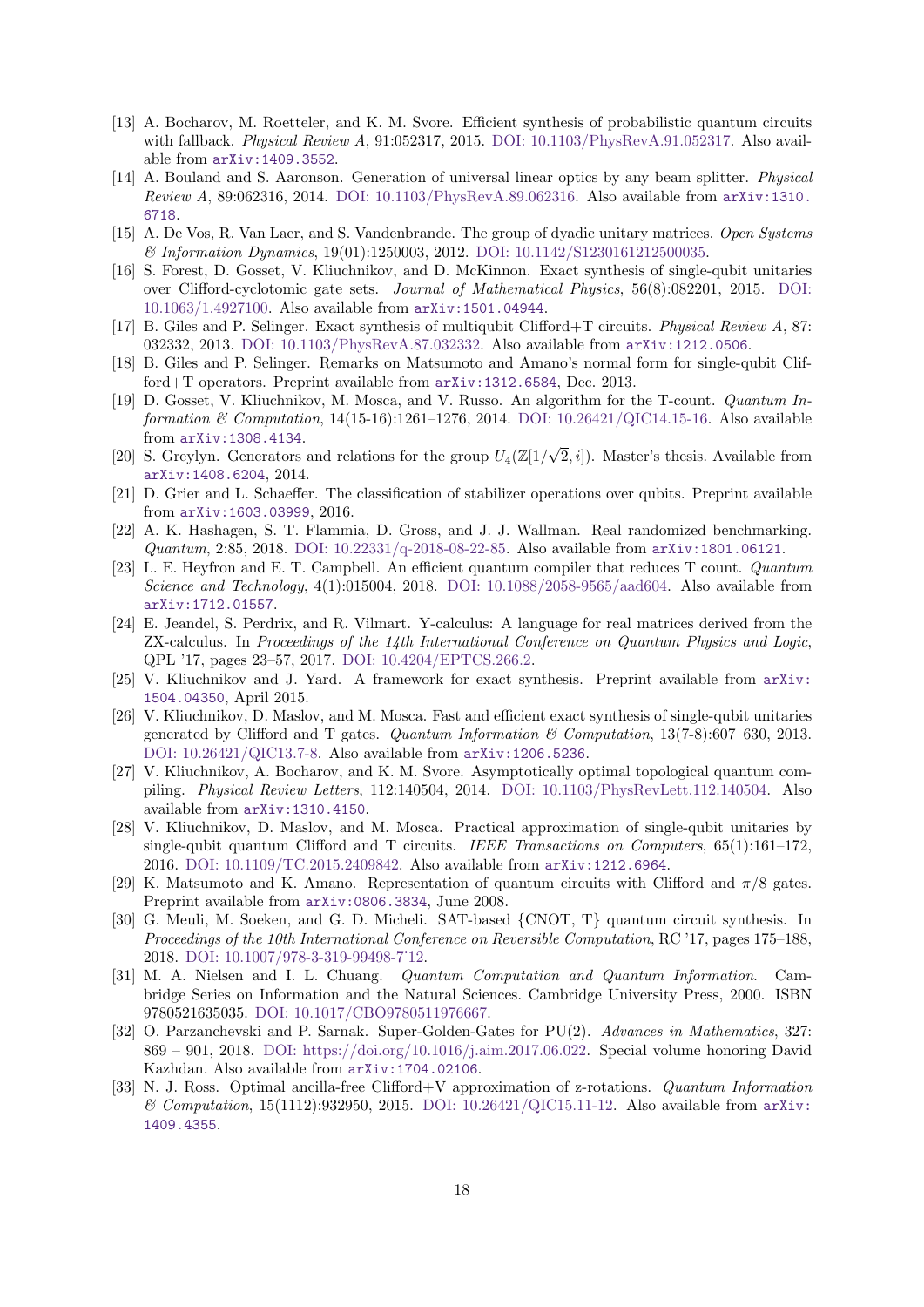- <span id="page-18-0"></span>[34] N. J. Ross and P. Selinger. Optimal ancilla-free Clifford+T approximation of z-rotations. Quantum Information & Computation,  $16(11-12):901-953$ , 2016. DOI:  $10.26421/QIC16.11-12$ . Also available from [arXiv:1403.2975](http://arxiv.org/abs/1403.2975).
- <span id="page-18-4"></span>[35] T. Rudolph and L. Grover. A 2 rebit gate universal for quantum computing. Preprint available from [arXiv:quant-ph/0210187](http://arxiv.org/abs/quant-ph/0210187), Nov. 2002.
- <span id="page-18-2"></span>[36] P. Selinger. Generators and relations for *n*-qubit Clifford operators. Logical Methods in Computer Science, 11(10):1–17, 2015. [DOI: 10.2168/LMCS-11\(2:10\)2015.](https://doi.org/10.2168/LMCS-11(2:10)2015) Also available from [arXiv:1310.](http://arxiv.org/abs/1310.6813) [6813](http://arxiv.org/abs/1310.6813).
- <span id="page-18-3"></span>[37] Y. Shi. Both Toffoli and controlled-NOT need little help to do universal quantum computing. Quantum Information & Computation,  $3(1)$ :84-92, 2003. [DOI: 10.26421/QIC3.1.](https://doi.org/10.26421/QIC3.1) Also available from [arXiv:quant-ph/0205115](http://arxiv.org/abs/quant-ph/0205115).
- <span id="page-18-5"></span>[38] R. Vilmart. A ZX-calculus with triangles for Toffoli-Hadamard, Clifford+T, and beyond. In Proceedings of the 15th International Conference on Quantum Physics and Logic, QPL '18, pages 313–344, 2018. [DOI: 10.4204/EPTCS.287.18.](https://doi.org/10.4204/EPTCS.287.18)
- <span id="page-18-1"></span>[39] J. Welch, A. Bocharov, and K. M. Svore. Efficient approximation of diagonal unitaries over the Clifford+T basis. Quantum Information & Computation,  $16(1-2)$ :87-104, 2016. [DOI: 10.26421/QIC16.1-](https://doi.org/10.26421/QIC16.1-2) [2.](https://doi.org/10.26421/QIC16.1-2) Also available from [arXiv:1412.5608](http://arxiv.org/abs/1412.5608).

## A Ancilla-Free Circuit Constructions

#### <span id="page-18-6"></span> $\mathsf{A.1} \quad \mathsf{The} \ \mathbb{D} \ \bigl[i \bigr]$ √  $\overline{2}]$  case

In this appendix, we give ancilla-free constructions of the two-level operators  $XZ$ ,  $ZX = (XZ)^{\dagger}$ ,  $FZ$ , and *ZF* over  $\{X, CX, CCX, F\}$ . We progressively build up to the necessary operators.

**Lemma A.1.** *For any n, the n-qubit two-level X and Z gates can be represented over the gate set* {*X, CX, CCX, F*} *with a single dirty ancilla.*

*Proof.* Recall that the two-level *X* gate is representable over {*X, CX, CCX*} with a single dirty ancilla [\[9\]](#page-16-9). The two-level *Z* gate can then be constructed as follows.



 $\Box$ 

**Lemma A.2.** For any *n*, the *n*-qubit two-level ZXF gate can be represented over  $\{X, CX, CCX, F\}$ *with a single dirty ancilla.*

*Proof.* Recall that

$$
(ZXF)^{2} = I
$$

$$
X(ZXF)X(ZXF)X = ZXF.
$$

Hence it follows that the two-level  $ZXF$  gate can be implemented over  $\{X, CX, CCX, F\}$  with a single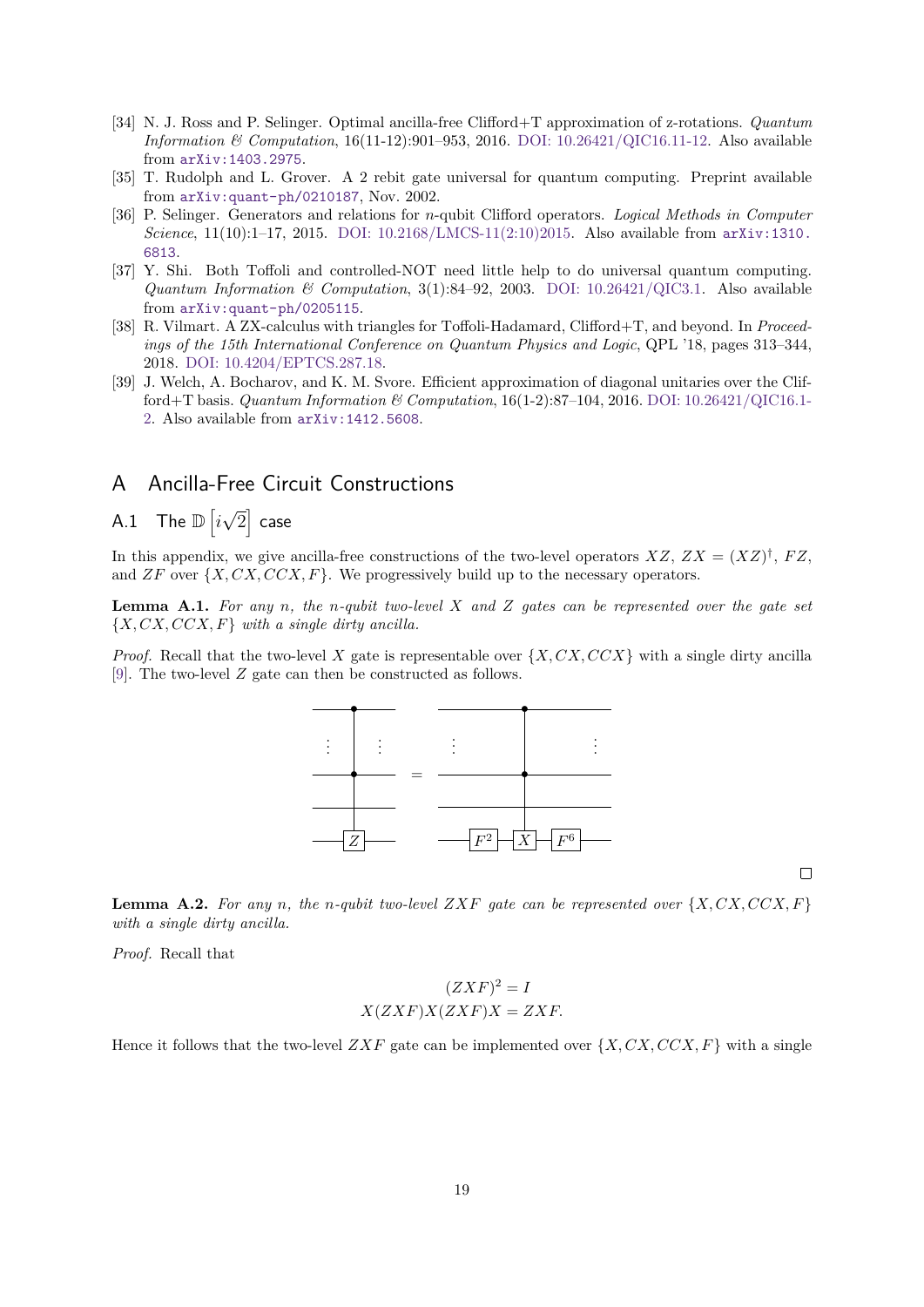dirty ancilla as follows.



 $\Box$ 

**Proposition A.3.** *For any n, the n-qubit two-level XZ gates can be represented without ancillas over* {*X, CX, CCX, F*}*.*

*Proof.* Recall that the controlled-*F* gate is representable with a single dirty ancilla. The two-level *XZ* gate is then constructible without ancillas using the following circuit.



 $\Box$ 

**Proposition A.4.** *For any n, the n-qubit two-level F Z and ZF gates can be represented without ancillas over* {*X, CX, CCX, F*}*.*

*Proof.* In the  $n = 1$  and  $n = 2$  cases, this is trivially true, as the controlled *F* and controlled *Z* are both implementable without ancillas. For  $n \geq 3$ , note that  $XZ = -ZX$ , and so  $(ZXF)X(ZXF)X =$  $X(ZXF) = -ZF$ . Hence, we have the equality below.



Finally for *F Z*, we can note that

$$
F^{6}(XZ)X(ZXF)X(ZXF)F^{2} = F^{6}(XZ)(ZXF)XF^{2}
$$
  
=  $FF^{6}XF^{2}$   
=  $FZ$ ,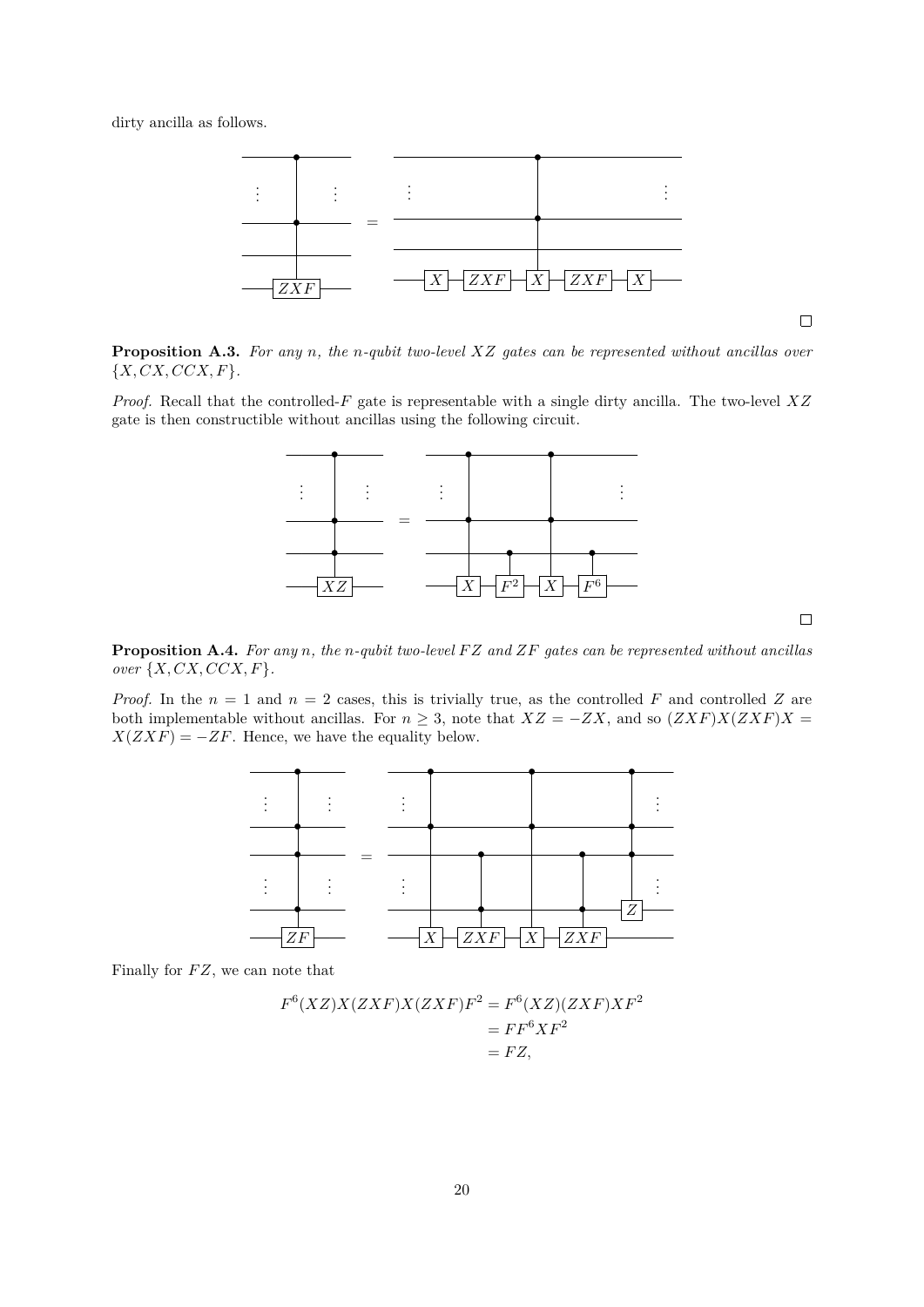giving the following circuit identity



where no ancillas are needed.

## <span id="page-20-0"></span>A.2 The D[*i*] case

In this appendix we give ancilla-free constructions of the two-level operators  $iX$ ,  $iZ$ ,  $\omega SH$ , and  $\omega HS$ over  $\{X, CX, CCX, \omega H, S\}$ . We progressively build up to the necessary operators.

**Lemma A.5.** *For any n, the n-qubit two-level X and Z gates can be represented over the gate set* {*X, CX, CCX, ωH, S*} *with a single dirty ancilla.*

*Proof.* Recall that the two-level *X* gate is representable over  $\{X, CX, CCX\}$  with a single dirty ancilla [\[9\]](#page-16-9). The two-level *Z* gate can then be constructed as follows.



 $\Box$ 

**Lemma A.6.** *For any n*, *the n-qubit two-level S operators can be represented over*  $\{X, CX, CCX, \omega H, S\}$ *with two dirty ancillas.*

*Proof.* Observe that the two-level *S* operator can be constructed as follows.



**Proposition A.7.** *For any n, the n-qubit two-level iX operators can be represented without ancillas*  $over\{X, CX, CCX, \omega H, S\}.$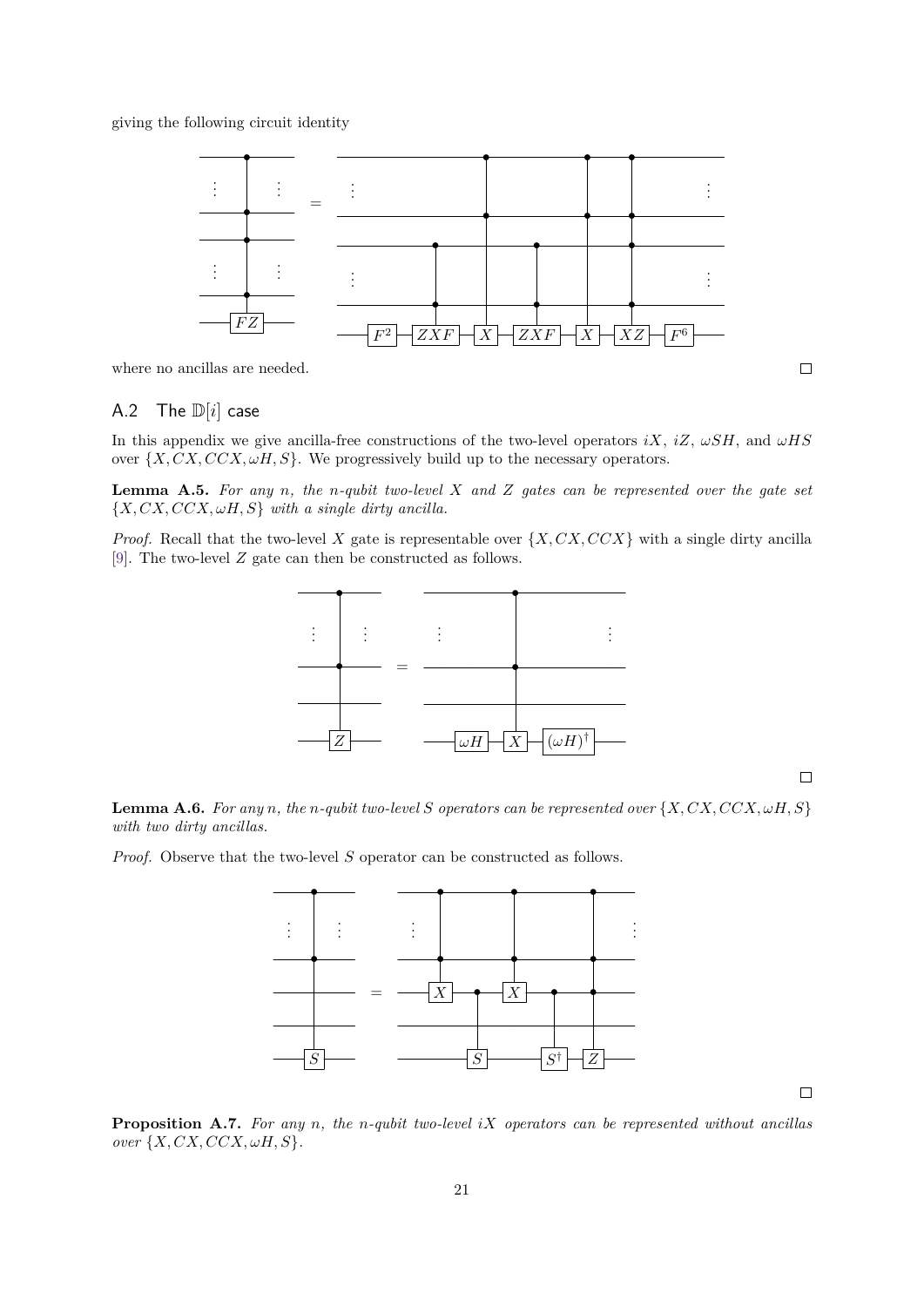*Proof.* For  $n = 1$ , we have

$$
iX = (\omega H)S^2(\omega H).
$$

For  $n=2$ , we have



and for  $n \geq 3$ , we have the circuit below.



**Proposition A.8.** *For any n, the n-qubit two-level iZ operator can be represented without ancillas over*  ${X, CX, CCX, \omega H, S}.$ 

*Proof.* Using the *n*-qubit *iX* operator as follows.



 $\Box$ 

 $\Box$ 

**Proposition A.9.** *For any*  $n \neq 2$ , the *n-qubit two-level*  $\omega SH$  *and*  $\omega HS$  *operators are can be represented without ancillas over*  $\{X, CX, CCX, \omega H, S\}$ *. For*  $n = 2$ *, the* 2*-qubit two-level*  $\omega SH$  *and*  $\omega HS$  *operators can be represented if CS is appended to the gate list.*

*Proof.* The  $n = 1$  case is trivially true. For  $n = 2$ , if we do not use ancillas, we are left with the Clifford group generators and are unable to implement non-Clifford operators. However, appending *CS* to our list of operators gives us the following circuits.